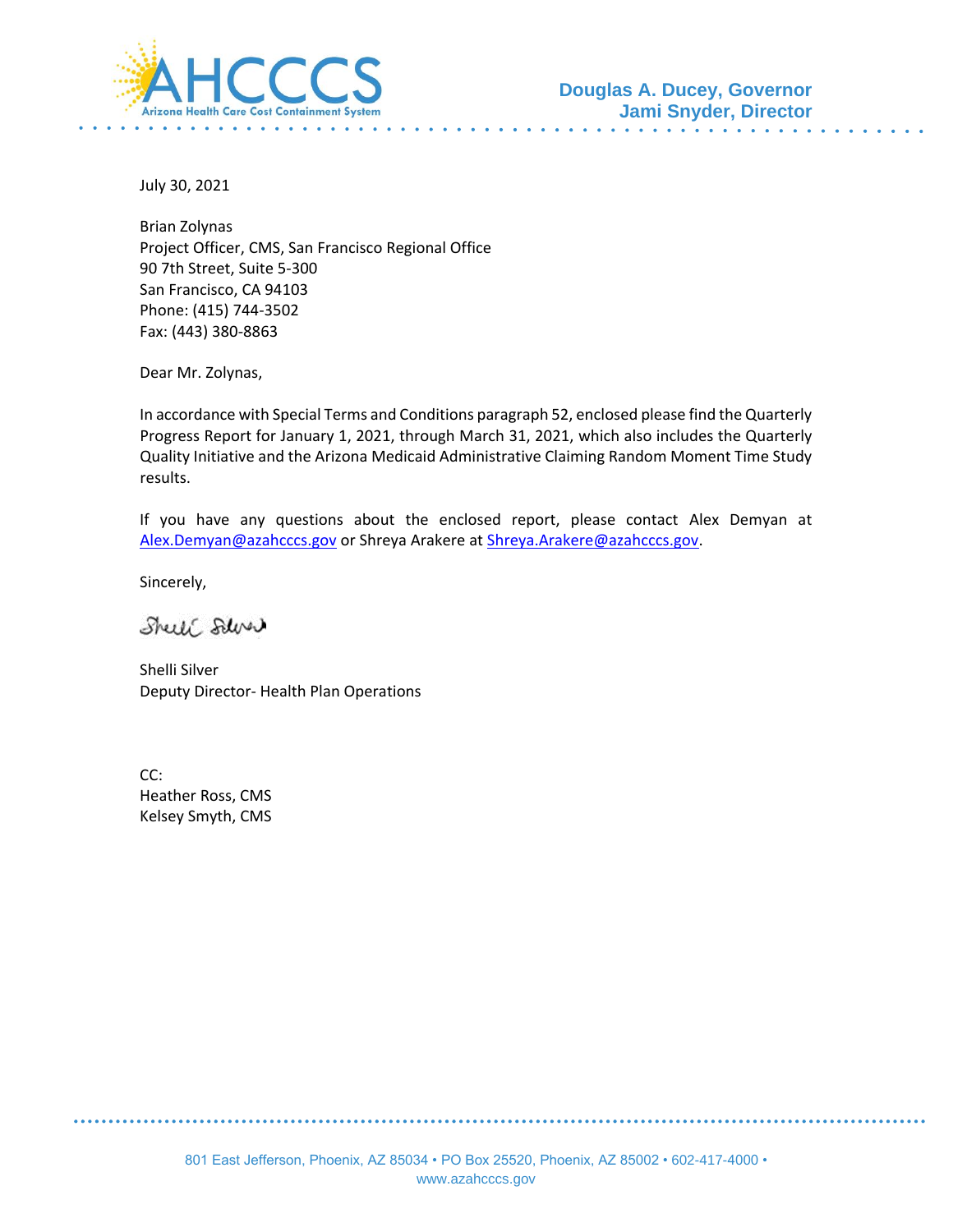

### **AHCCCS Quarterly Report January 1, 2021 – March 31, 2021**

#### **TITLE**

Arizona Health Care Cost Containment System – AHCCCS A Statewide Approach to Cost Effective Health Care Financing

Section 1115 Quarterly Report Demonstration Year: 38 Federal Fiscal Quarter: 2<sup>nd</sup> (January 1, 2021 – March 31, 2021)

#### **INTRODUCTION**

As written in Special Terms and Conditions (STCs), paragraph 52, the Arizona Health Care Cost Containment System (AHCCCS) submits quarterly progress reports to CMS. Quarterly reports inform CMS of significant demonstration activity from the time of approval through completion of the demonstration.

#### **ENROLLMENT INFORMATION**

Table 1 contains a summary of the number of unduplicated enrollees for January 1, 2021, through March 31, 2021, by population categories. The table also includes the number of voluntarily and involuntarily disenrolled members during this period.

#### **Table 1**

| <b>Population Groups</b> <sup>1</sup> | <b>Number Enrollees</b> | <b>Number Voluntarily</b><br><b>Disenrolled-Current Qtr</b> | <b>Number Involuntarily</b><br><b>Disenrolled-Current Qtr</b> |
|---------------------------------------|-------------------------|-------------------------------------------------------------|---------------------------------------------------------------|
| <b>Acute AFDC/SOBRA</b>               | 1,234,280               | 3,627                                                       | 6,915                                                         |
| <b>Acute SSI</b>                      | 212,275                 | 187                                                         | 3,804                                                         |
| <b>Prop 204 Restoration</b>           | 412,935                 | 1,596                                                       | 6,016                                                         |
| <b>Adult Expansion</b>                | 184,775                 | 758                                                         | 1,102                                                         |
| <b>LTC DD</b>                         | 36,775                  | 36                                                          | 152                                                           |
| <b>LTC EPD</b>                        | 31,064                  | 33                                                          | 2,139                                                         |
| <b>Non-Waiver</b>                     | 115,808                 | 261                                                         | 1,726                                                         |
| <b>Total</b>                          | 2,227,912               | 6,498                                                       | 21,854                                                        |

<sup>&</sup>lt;sup>1</sup> Data is loaded and reported 45 days after the end of the quarter. This report differs from previous reports in that data is unduplicated and is updated quarterly. Data that contains no Medicaid funding (state only) is excluded from this report.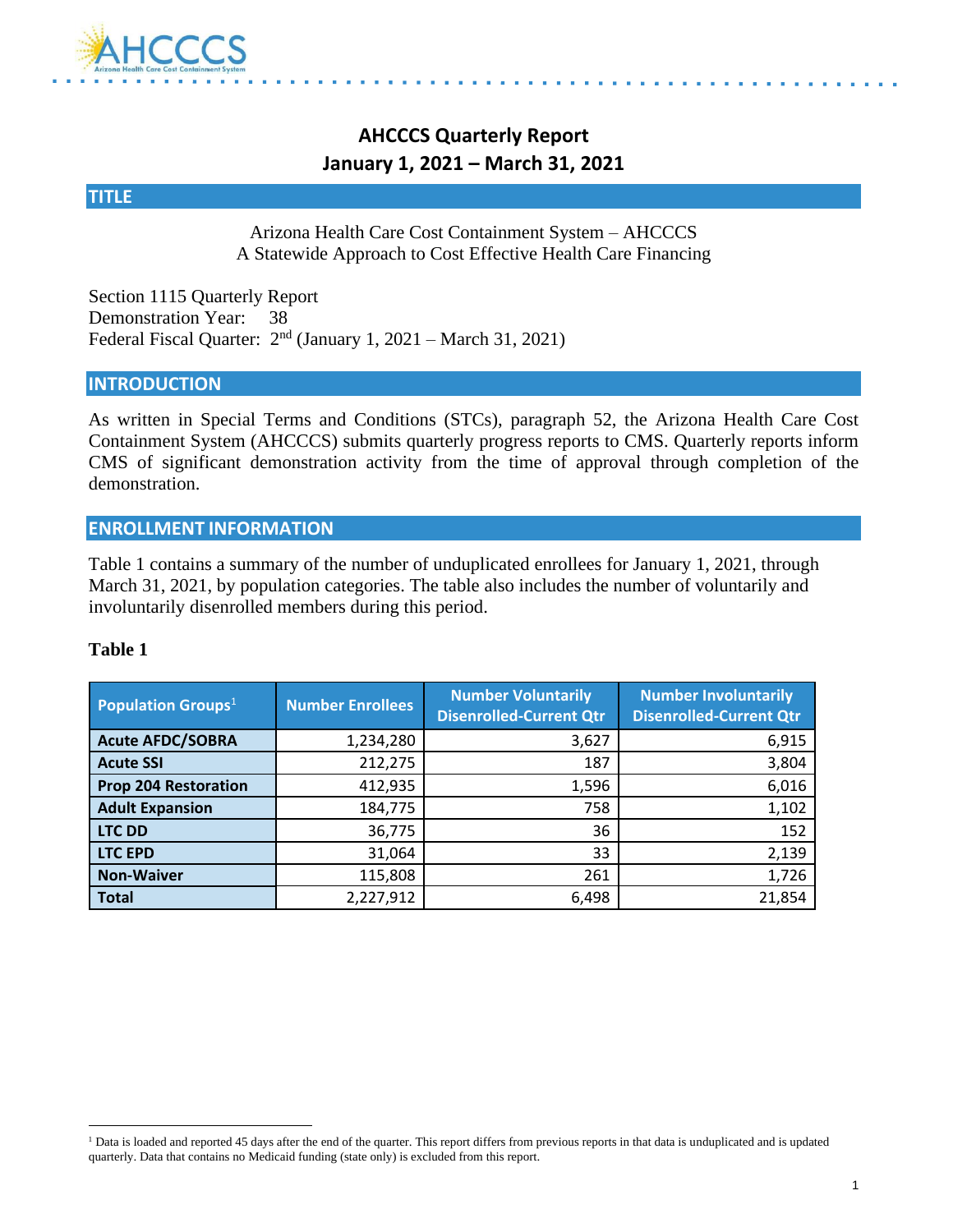

Table 2 is a snapshot of the number of current enrollees (as of April 1, 2021) by funding categories, as requested by CMS.

#### **Table 2**

| <b>State Reported Enrollment in the</b><br><b>Demonstration (as requested)</b> | <b>Current Enrollees</b> |
|--------------------------------------------------------------------------------|--------------------------|
| Title XIX funded State Plan <sup>2</sup>                                       | 1,466,389                |
| Title XXI funded State Plan <sup>3</sup>                                       | 51,989                   |
| Title XIX funded Expansion <sup>4</sup>                                        | 558,530                  |
| Prop 204 Restoration (0-100% FPL)                                              | 410,755                  |
| Adult Expansion (100% - 133% FPL)<br>$\bullet$                                 | 147,775                  |
| <b>Enrollment Current as of</b>                                                | /1/2021                  |

#### **OPERATIONAL/POLICY DEVELOPMENTS/ISSUES**

#### **Waiver Update:**

Arizona's 1115 Waiver demonstration is set to expire on September 30, 2021. As a result of the COVID-19 pandemic, AHCCCS received a three-month extension from CMS to submit the waiver renewal application packet. AHCCCS is requesting a five-year renewal of Arizona's demonstration project under Section 1115 of the Social Security Act. Arizona's existing demonstration project is currently approved through September 30, 2021, and the application is seeking a renewal period from October 1, 2021, through September 30, 2026. AHCCCS submitted a waiver application to CMS on December 22, 2020, to renew its 1115 Waiver demonstration.

The current demonstration exempts Arizona from particular provisions of the Social Security Act and also includes expenditure authority permitting federal financial participation (FFP) for state expenditures that would not otherwise qualify for federal participation. Moreover, demonstration projects must establish budget neutrality where Medicaid costs to the federal government are not expected to exceed costs to the federal government in the absence of the demonstration.

With CMS' approval of its demonstration renewal application, Arizona will continue its successful Medicaid program and implement programs including, but not limited to:

- Mandatory managed care,
- Home and community-based services for individuals in the ALTCS program,
- Administrative simplifications that reduce inefficiencies in eligibility determination,
- Integrated health plans for AHCCCS members,
- Payments to providers participating in the Targeted Investments Program, and
- Waiver of Prior Quarter Coverage for specific populations.

<sup>&</sup>lt;sup>2</sup> SSI Cash and Related, 1931 Families and Children, 1931 Related, TMA, SOBRA child and pregnant, ALTCS, FTW, QMB, BCCP, SLMB, QI-1 <sup>3</sup> KidsCare.

<sup>4</sup> Prop 204 Restoration & Adult Expansion.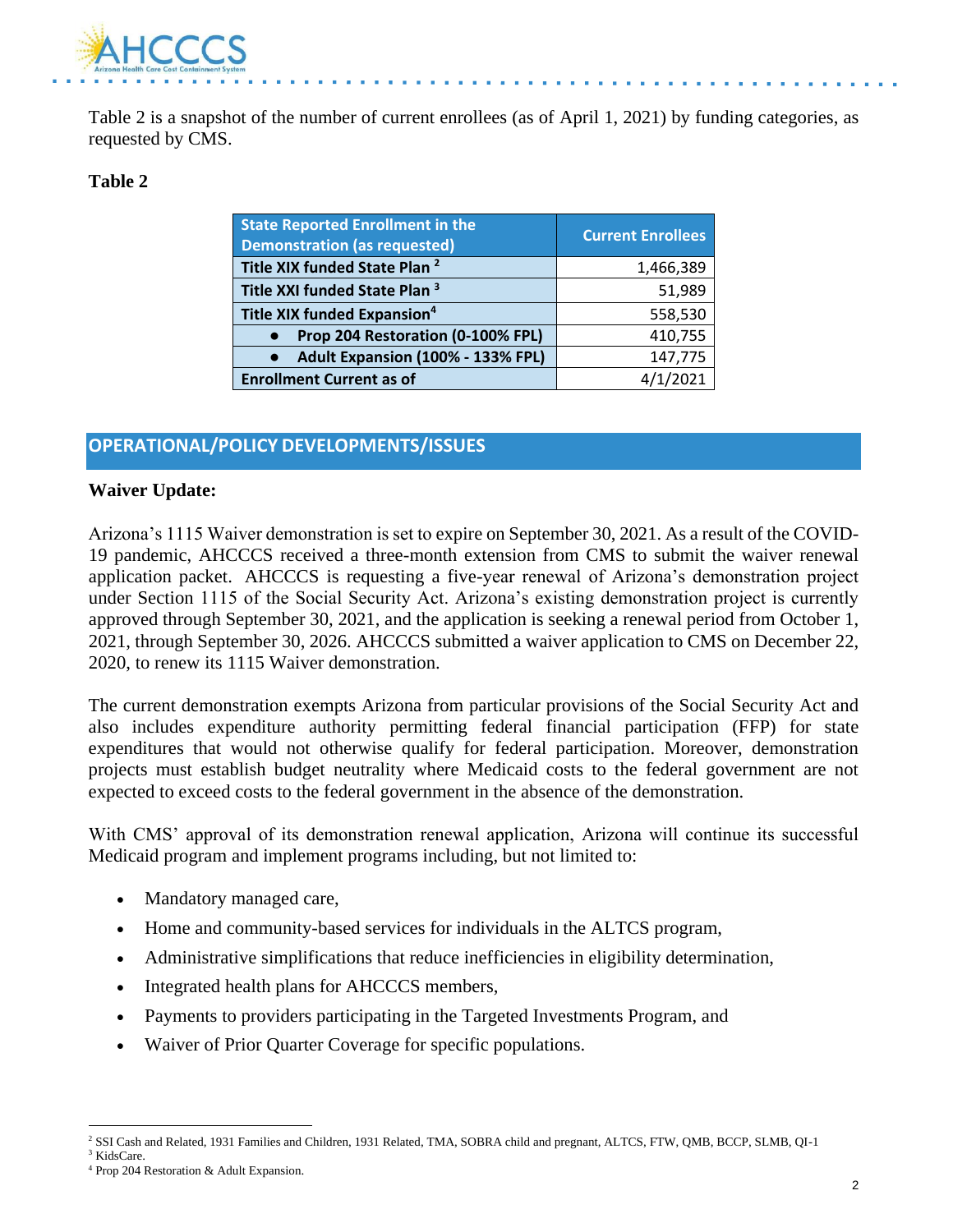

In addition to renewing current waiver and expenditure authorities, AHCCCS is seeking an amendment of the 1115 Research and Demonstration Waiver to implement the [AHCCCS Housing and Health](https://azahcccs.gov/Resources/Federal/HousingWaiverRequest.html)  [Opportunities \(H2O\) demonstration.](https://azahcccs.gov/Resources/Federal/HousingWaiverRequest.html) This program will develop and improve housing services in conjunction with interventions for AHCCCS members who are homeless or at risk of becoming homeless. Tapping into this essential social determinant of health, the goals of the H2O demonstration include:

- Reducing the homeless population while promoting members' ability to maintain housing,
- Strengthening and improving health and wellbeing to stabilize mental health conditions, reducing substance abuse, and improving primary care prevention services, and
- Reducing costs while improving member health outcomes.

AHCCCS is additionally seeking to implement:

- Authority to allow for verbal consent in lieu of written signature for up to 30 days for all care and treatment documentation for ALTCS members when included in the member's record and when identity can be reliably established,
- Authority to reimburse traditional healing services provided in, at, or as part of services offered by facilities and clinics operated by the Indian Health Service (IHS), a tribe or tribal organization, or an Urban Indian health program,
- Authority to reimburse IHS and Tribal 638 facilities to cover the cost of adult dental services that are eligible for 100 percent FFP, that are in excess of the \$1,000 emergency dental limit for adult members in Arizona's State Plan and \$1,000 dental limit for individuals aged 21 or older enrolled in the ALTCS program.

More details on Arizona's section 1115 Waiver renewal request (2021-2026), along with the proposal and supplemental documentation is available on the [AHCCCS Section 1115 Waiver Renewal Request](https://azahcccs.gov/Resources/Federal/waiverrenewalrequest.html)  [\(2021-2026\) web page.](https://azahcccs.gov/Resources/Federal/waiverrenewalrequest.html)

On March 17 and March 24, 2020, AHCCCS submitted requests to the CMS administrator to waive certain Medicaid and CHIP requirements in order to combat the continued spread of 2019 novel coronavirus (COVID-19). AHCCCS sought a broad range of emergency authorities to:

- Strengthen the provider workforce and remove barriers to care for AHCCCS members,
- Enhance Medicaid services and supports for vulnerable members for the duration of the emergency period, and
- Remove cost sharing and other administrative requirements to support continued access to services.

CMS approved components of Arizona's requests under the 1135 Waiver, Appendix K, and the State Plan. Information regarding the status of AHCCCS Emergency Authority Requests (for the federally declared COVID-19 emergency) is available on the **AHCCCS COVID-19 Federal Emergency** [Authorities Request web page.](https://azahcccs.gov/Resources/Federal/PendingWaivers/1135.html)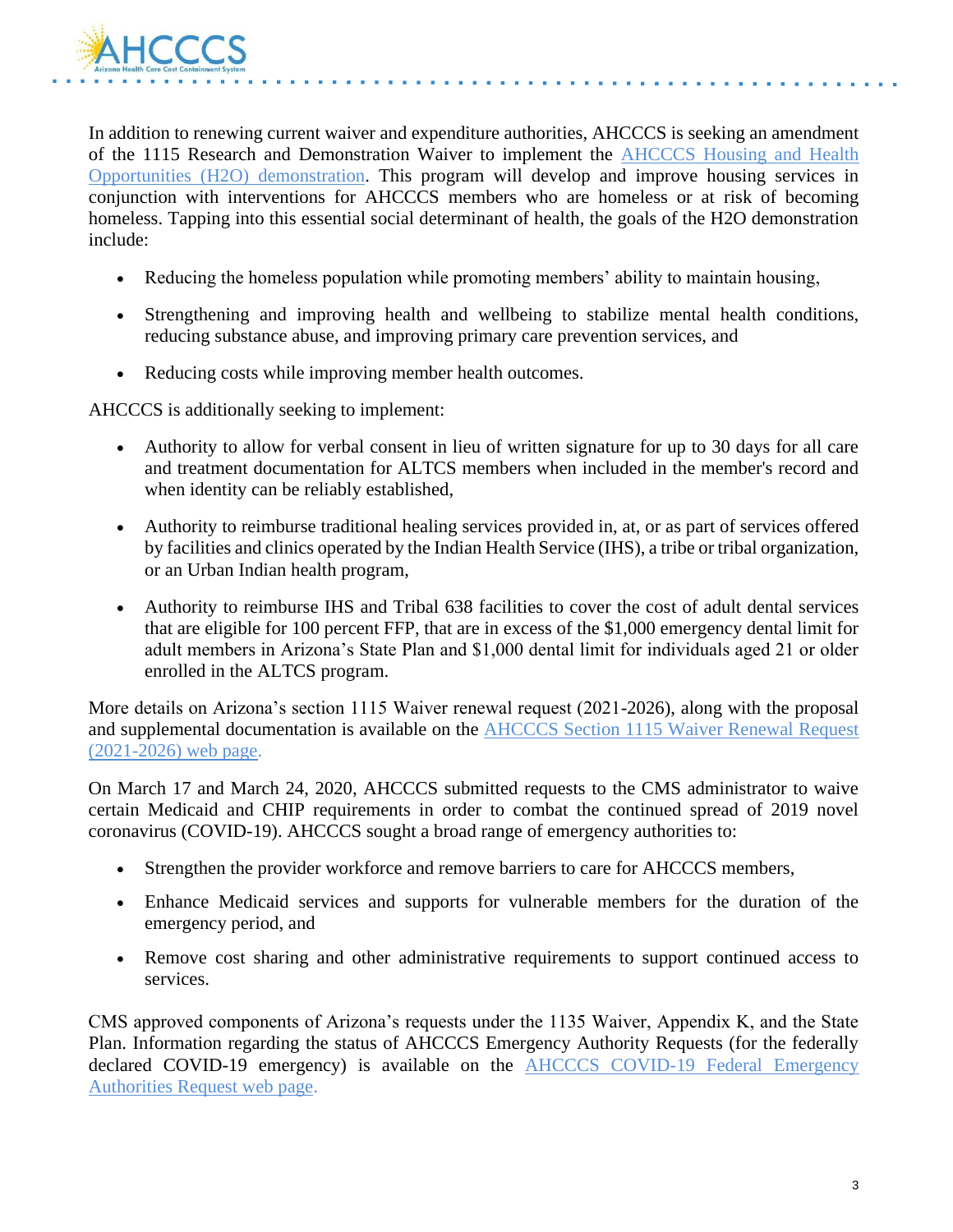

#### **Waiver Evaluation Update:**

In accordance with STC 59, AHCCCS must submit a draft Waiver Evaluation Design for its 1115 Waiver Demonstration. In addition, AHCCCS is also required by CMS to submit an Interim Evaluation Report and a Summative Evaluation Report of the 1115 Waiver Demonstration by December 31, 2020, and March 30, 2023, respectively.

AHCCCS has contracted with Health Services Advisory Group (HSAG) to serve as the independent evaluator for Arizona's 1115 Waiver Demonstration. In SFY 2019, AHCCCS worked with HSAG to develop Evaluation Design Plans for the following programs:

- AHCCCS Complete Care (ACC) Program,
- Arizona Long Term Care System (ALTCS) Program,
- Comprehensive Medical and Dental Program (CMDP),
- Regional Behavioral Health Authorities (RBHAs),
- Targeted Investments (TI) Program,
- Retroactive Coverage Waiver, and
- AHCCCS Works program.

On November 13, 2019, AHCCCS submitted an evaluation design plan to CMS for Arizona's demonstration components noted above, with the exception of AHCCCS Works. Additionally, HSAG later developed, and AHCCCS submitted, a separate evaluation design plan to CMS for the AHCCCS Works program. Arizona's waiver evaluation design plan was approved by CMS on November 19, 2020.

As required by the STCs of Arizona's approved demonstration, an interim evaluation report must be submitted that discusses the evaluation progress and findings to date in conjunction with Arizona's demonstration renewal application. Arizona's interim evaluation report was submitted with the waiver renewal application on December 22, 2020.

Due to data limitations and operational constraints imposed by the COVID-19 pandemic, Arizona's current interim evaluation report does not include data from all sources described in Arizona's evaluation design plan. Qualitative data based on key informant interviews and focus groups, as well as beneficiary survey data, were not collected.

For this reason, an updated interim evaluation report is in development and on track for completion by August 30, 2021. HSAG's updated report will contain results for additional years and include findings to date from focus groups and qualitative interviews. In addition, the report will use statistical techniques, where possible, to control for confounding factors and identify the impact of Arizona's demonstration initiatives on access to care, quality of care, and member experience with care. AHCCCS intends to post the updated interim evaluation report to its website.

Additionally, AHCCCS is working with HSAG on developing an evaluation design plan for the COVID-19 Section 1115 Waiver, in accordance with the guidance issued by CMS on COVID-19 Section 1115 Waiver Monitoring and Evaluation. AHCCCS will be submitting the design plan to CMS by July 31, 2021.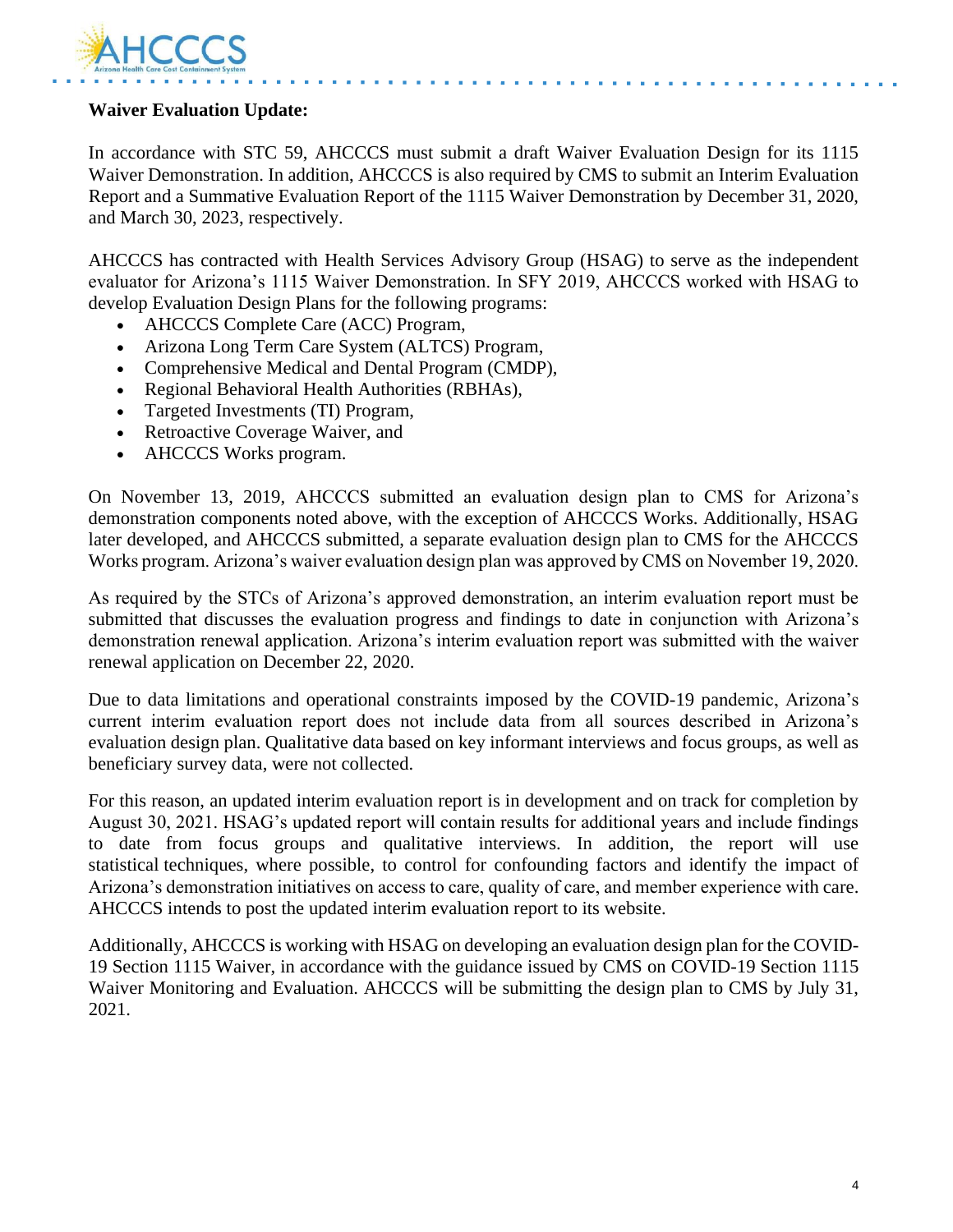

#### **Targeted Investments Program Update**

The AHCCCS Targeted Investments (TI) Program achieved the following accomplishments and activities during the period January 1, 2021, to March 31, 2021:

- Year 5 participant milestone targets were finalized and announced,
- The Quality Improvement Collaborative (OIC), in collaboration with Arizona State University (ASU), continued engaging participants in peer learning and process improvement guidance. Session topics included effective use of telehealth, effective strategies for leveraging HIE participation, and adoption of the Collaborative Care Model,
- Numerous individual technical assistance meetings were held with Program participants. Topics included addressing specific participant questions regarding the performance, data harmonization (understanding the measures' algorithms), performance improvement (including root cause analysis), and performance review (explaining the measures dashboard, and other resources),
- AHCCCS engaged numerous and diverse internal and external stakeholders regarding the focus and potential requirements for the renewal of the TI Program as part of the 2021-2026 1115 Waiver, including input on addressing social risk factors and health disparities,
- Year 4 Program participant performance measure outcomes were analyzed as more complete claims data became available, and
- Program participants submitted Year 4 Milestone Attestations.

#### **Legislative Update**

The legislature passed a number of bills in the 2021 Legislative session that will have impacts on the agency including:

- **HB 2392** (AHCCCS; graduate medical education; reimbursement) establishes a community health center graduate medical education (GME) program,
- **HB 2521** (long-term care; health aides) creates a licensed health aide program to allow relatives to provide care to their family members with complex health conditions,
- **SB 1505** (health information; disclosures; prohibition) allows state, county, or local health departments to disclose communicable disease and immunization related information to the state's Health Information Exchange, and
- **SB 1824/SB 1823** (budget bills) contain appropriations for state agencies and programs. Specific to the AHCCCS Administration, the budget included the following items:
	- Secured authorization to spend federal funds tied to approval of the AHCCCS Housing and Health Opportunities (H2O) waiver proposal,
	- Funding for critical IT projects, and
	- Additional funding for providers of services for Elderly and Physical Disabled individuals.

The Arizona Legislature adjourned *Sine Die* on June 30, 2021; the general effective date for legislation is September 29, 2021**.**

#### **State Plan Update**

During the reporting period, the State Plan Amendments (SPAs) noted in Table 3 were filed and/or approved: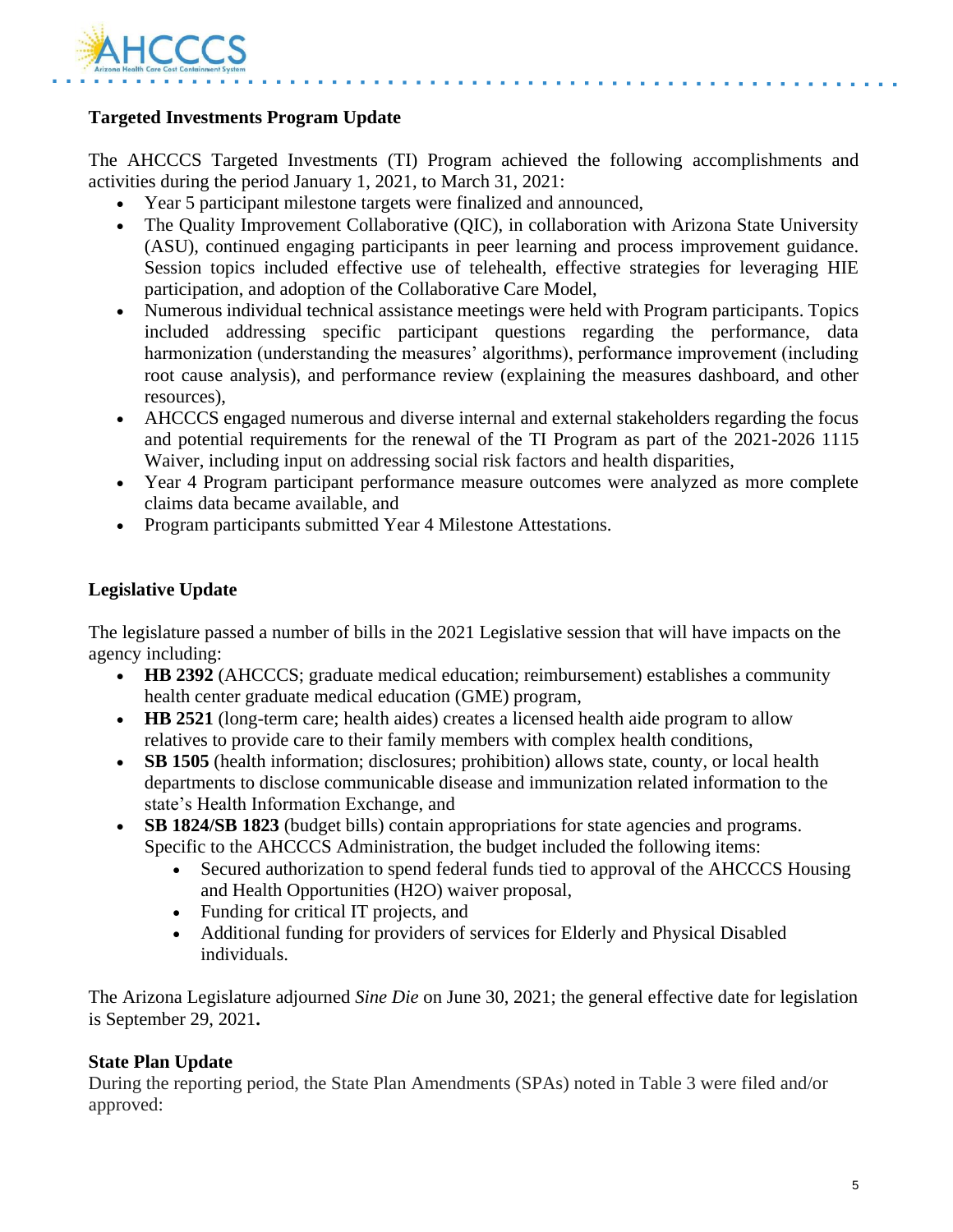

### **Table 3**

| <b>SPA</b><br># | <b>Description</b>                                                                                                                                                                                                                                                                                      | <b>Filed</b> | <b>Approved</b> | <b>Eff. Date</b> |
|-----------------|---------------------------------------------------------------------------------------------------------------------------------------------------------------------------------------------------------------------------------------------------------------------------------------------------------|--------------|-----------------|------------------|
| $20 - 021$      | Allows pharmacy technicians and pharmacy<br>interns to administer the influenza vaccine, as<br>well as a potential COVID-19 vaccine, once<br>approved                                                                                                                                                   | 12/2/2020    | 3/3/2021        | 9/1/2020         |
| 20-022          | Updates the State Plan EMS rates, effective<br>October 1, 2020.                                                                                                                                                                                                                                         | 12/17/2020   | 3/11/2021       | 10/1/2020        |
| 20-024          | Updates the State Plan to reflect updated<br>nursing facility rates, effective January 1, 2021.                                                                                                                                                                                                         |              | 3/12/2021       | 1/1/2021         |
| 20-026          | Updates the State Plan Other Provider rates,<br>effective October 1, 2020.                                                                                                                                                                                                                              | 12/17/2020   | 3/11/2021       | 10/1/2020        |
| 20-028          | Updates the State Plan to update the NF<br>differential adjusted payments (DAP) program                                                                                                                                                                                                                 | 12/17/2020   | 3/12/2021       | 10/1/2020        |
| 20-031          | Updates the State Plan to reflect Medicare rates<br>for COVID-19 vaccine administration.                                                                                                                                                                                                                | 12/23/2020   | 3/16/2021       | 12/1/2020        |
| 21-001          | Updates the State Plan to allow the<br>Administration to reimburse IHS/638 facilities<br>at the outpatient all-inclusive rate (AIR) for<br>COVID-19 vaccine administration by registered<br>nurses under an individual or standing order for<br>the duration of the PHE, effective December 1,<br>2020. | 1/27/2021    | 4/20/2021       | 12/1/2020        |
| 21-002          | Updates the State Plan to allow the<br>Administration to issue a second COVID-19<br>related direct payment program for nursing<br>facilities (NFs), identical to the original one<br>approved in the State Plan.                                                                                        | 1/27/2021    | 3/25/2021       | 1/1/2021         |

L. ÷.  $\sim 100$  km s  $^{-1}$ ÷.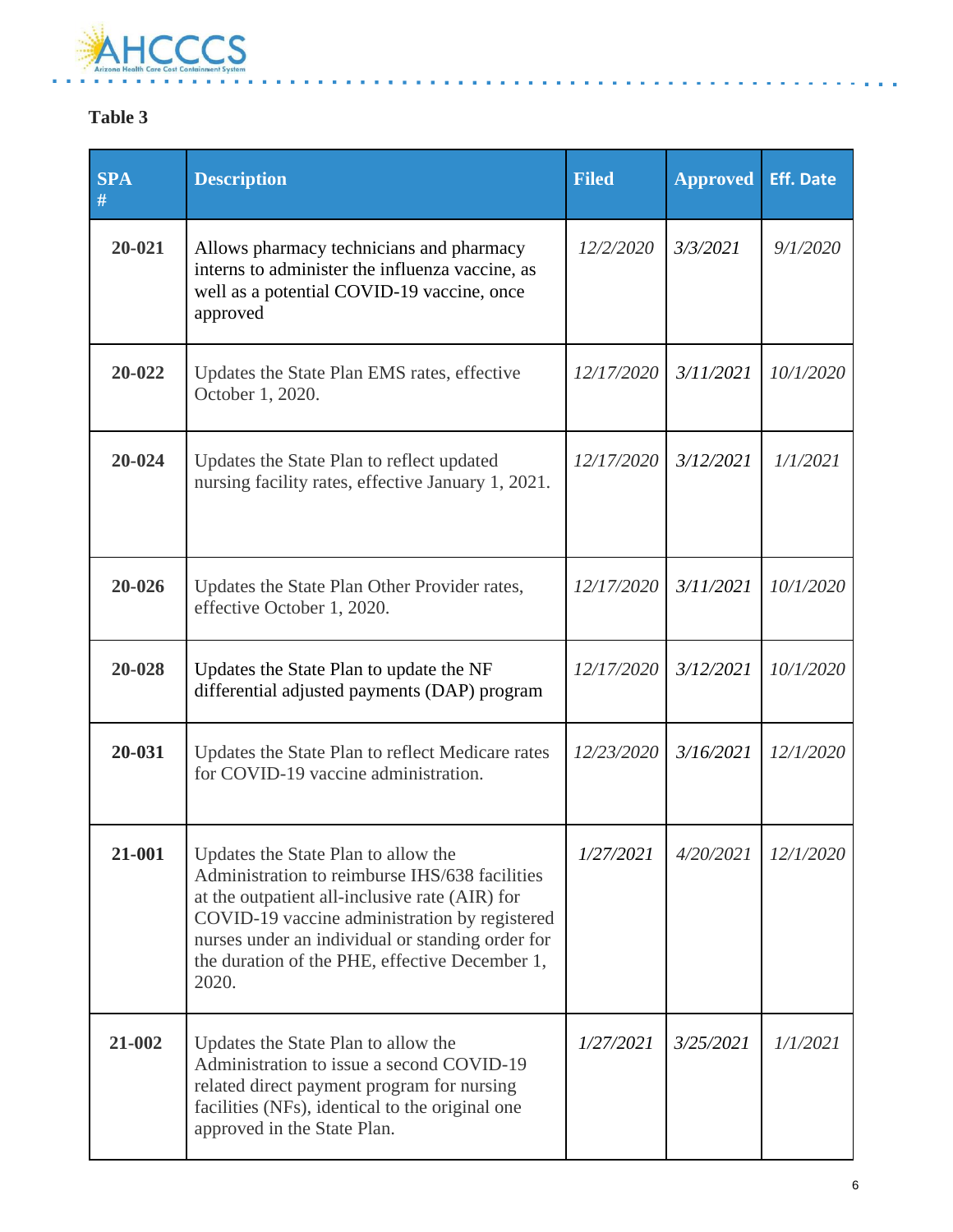

| 21-004 | Updates the disaster State Plan pages to identify $ 2/23/2021$<br>an updated NEMT rate for drive-through<br>vaccination sites, effective February 22, 2021. | $4/20/2021$ $2/22/2021$ |  |
|--------|-------------------------------------------------------------------------------------------------------------------------------------------------------------|-------------------------|--|
|        |                                                                                                                                                             |                         |  |

#### **CONSUMER ISSUES**

Table 4 summarizes advocacy issues received by the Office of Client Advocacy (OCA) for the quarter January 1, 2021 – March 31, 2021. The originators of the issues are identified in Table 5.

#### **Table 4**

| <b>Advocacy Issues<sup>5</sup></b>    | <b>January</b> | <b>February</b> | <b>March</b>   | <b>Total</b> |
|---------------------------------------|----------------|-----------------|----------------|--------------|
| <b>Billing Issues</b>                 | 5              | 6               | 15             | 26           |
| Member reimbursements<br>$\bullet$    |                |                 |                |              |
| <b>Unpaid bills</b><br>$\bullet$      | $\mathbf{1}$   | 4               | 3              | 8            |
| <b>Cost Sharing</b>                   |                |                 |                |              |
| Co-pays<br>Share of cost (ALTCS)      |                |                 |                |              |
| Premiums (KidsCare,                   |                |                 |                |              |
| Medicare)                             |                |                 |                |              |
| <b>Covered Services</b>               | 15             | 6               | 10             | 31           |
|                                       |                |                 |                |              |
| <b>ALTCS</b>                          | 11             | $\overline{2}$  | 6              | 19           |
| Resources<br>$\bullet$                |                |                 |                |              |
| Income                                |                |                 |                |              |
| Medical                               |                |                 |                |              |
| <b>DES</b>                            | 10             | 10              | 8              | 28           |
| Income                                |                |                 |                |              |
| Incorrect determination               |                |                 |                |              |
| Improper referrals                    |                |                 |                |              |
| <b>KidsCare</b>                       | 0              | 0               | $\mathbf 0$    | $\mathbf 0$  |
| Income                                |                |                 |                |              |
| Incorrect determination               |                |                 |                |              |
| <b>SSI/Medical Assistance Only</b>    | $\overline{2}$ | 5               | $\overline{2}$ | 9            |
| Income                                |                |                 |                |              |
| Not categorically linked<br>$\bullet$ |                |                 |                |              |
| <b>Information</b>                    | 37             | 42              | 30             | 109          |
| Status of application                 |                |                 |                |              |
| Eligibility criteria                  |                |                 |                |              |
| Community resources                   |                |                 |                |              |
| Notification (did not receive or      |                |                 |                |              |
| didn't understand)                    |                |                 |                |              |
| <b>Medicare</b>                       | 4              | 4               | 4              | 12           |
| Medicare coverage<br>$\bullet$        |                |                 |                |              |
| <b>Medicare Savings Program</b>       |                |                 |                |              |
| Medicare Part D                       |                |                 |                |              |

<sup>5</sup> Categories of good customer service, bad customer service, documentation, policy, and process are captured under the category it may relate to.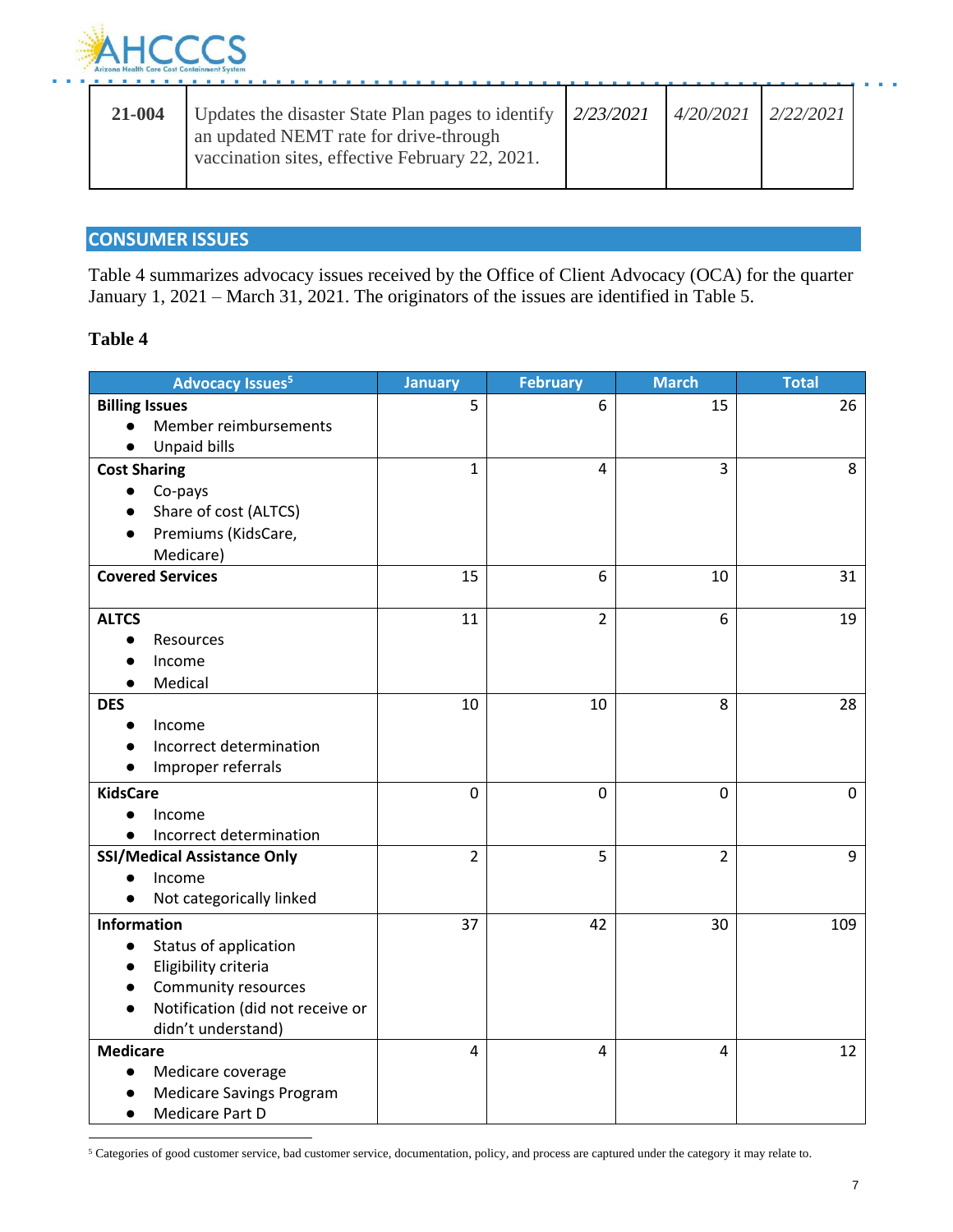

**Prescriptions** ● Prescription coverage ● Prescription denial 10 6 6 22 **Fraud-Referred to Office of Inspector General (OIG)** 1 1 1 3 **Quality of Care-Referred to Division of Health Care Management (DHCM)**  $12$  13  $11$  36 **Total** 108 99 96 303

#### **Table 5**

| <b>Issue Originator<sup>6</sup></b>       | <b>January</b> | <b>February</b> | <b>March</b> | <b>Total</b> |
|-------------------------------------------|----------------|-----------------|--------------|--------------|
| Applicant, Member, or Representative      | 84             | 86              | 79           | 249          |
| <b>CMS</b>                                |                |                 |              |              |
| <b>Governor's Office</b>                  | 13             | b               | 4            |              |
| <b>Ombudsmen/Advocates/Other Agencies</b> |                |                 | ь            |              |
| <b>Senate &amp; House</b>                 |                |                 |              |              |
| <b>Total</b>                              | 108            | 99              | 96           | 303          |

#### **OPT-OUT FOR CAUSE**

Attachment 1 summarizes the opt-out requests filed by individuals with a serious mental illness (SMI) designation in Maricopa County and greater Arizona, broken down by months, MCOs, counties, reasons for opt-out requests, opt-out outcome, and post-appeal opt-out outcomes.

#### **QUALITY ASSURANCE/MONITORING ACTIVITY**

Attachment 2 describes AHCCCS' Quality Assurance/Monitoring Activities during the quarter, along with updates on implementation of the AHCCCS Quality Assessment and Performance Improvement Strategy, in accordance with Balanced Budget Act (BBA) requirements.

#### **ENCLOSURES/ATTACHMENTS**

Attachment 1: SMI Opt-Out for Cause Report

Attachment 2: Quality Assurance/Monitoring Activities

Attachment 3: Arizona Medicaid Administrative Claiming Random Moment Time Study Report

#### **STATE CONTACT(S)**

Alex Demyan Deputy Assistant Director AHCCCS Division of Community Advocacy and Intergovernmental Relations 801 E. Jefferson St., MD- 4200 Phoenix, AZ 85034 [Alex.Demyan@azahcccs.gov](mailto:Alex.Demyan@azahcccs.gov)

<sup>6</sup> This data was compiled from the OCA logs from the OCA Client Advocate and the Member Liaison.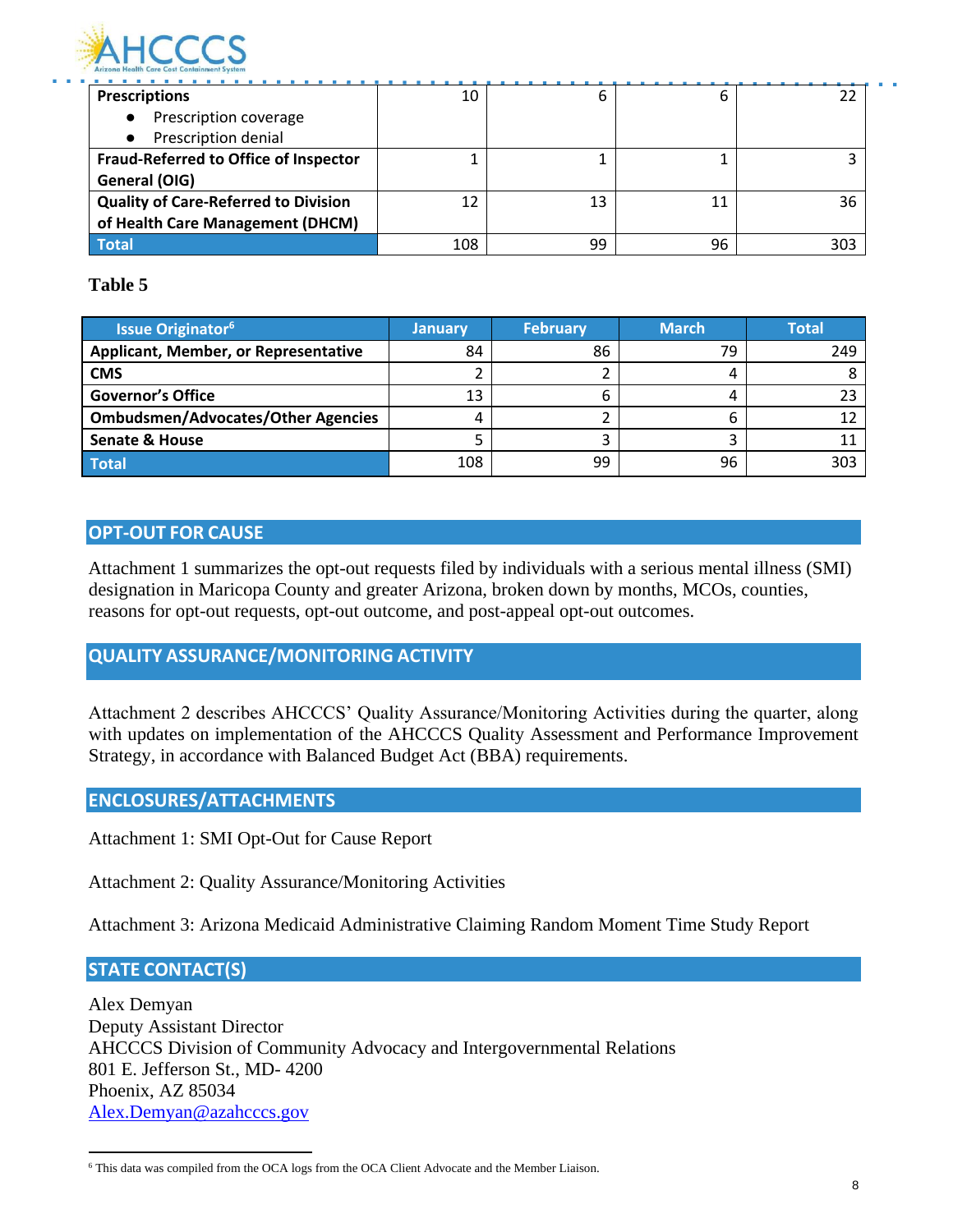

Shreya Arakere Waiver Manager AHCCCS Division of Community Advocacy and Intergovernmental Relations 801 E. Jefferson St., MD- 4200 Phoenix, AZ 85034 [Shreya.Arakere@azahcccs.gov](mailto:Shreya.Arakere@azahcccs.gov)

**DATE SUBMITTED TO CMS**

July 30, 2021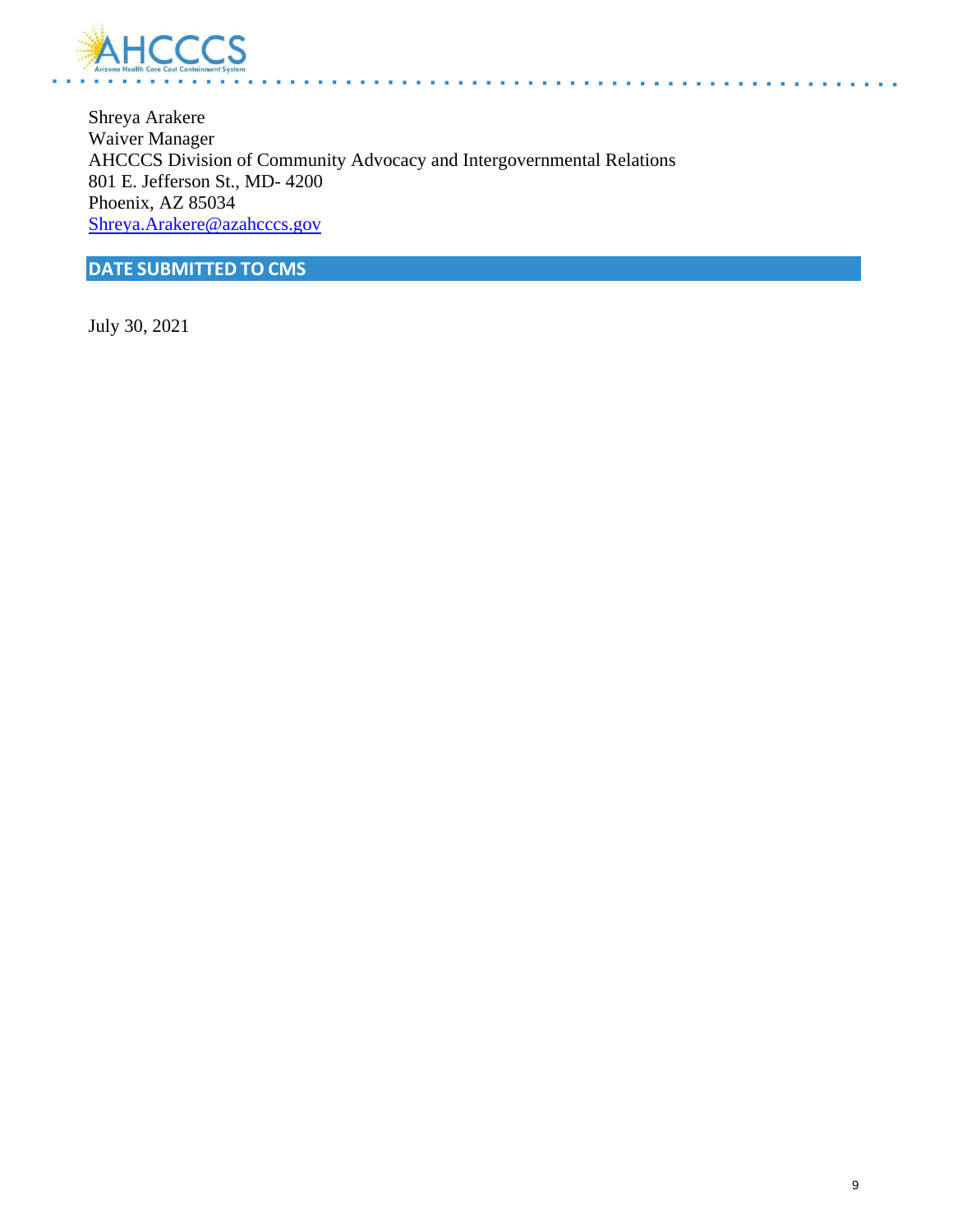

# **ATTACHMENT 1**

 $\sim 100$  km s  $^{-1}$ 

**SMI Opt Out for Cause Quarter 2 (January 1, 2021 – March 31, 2021)**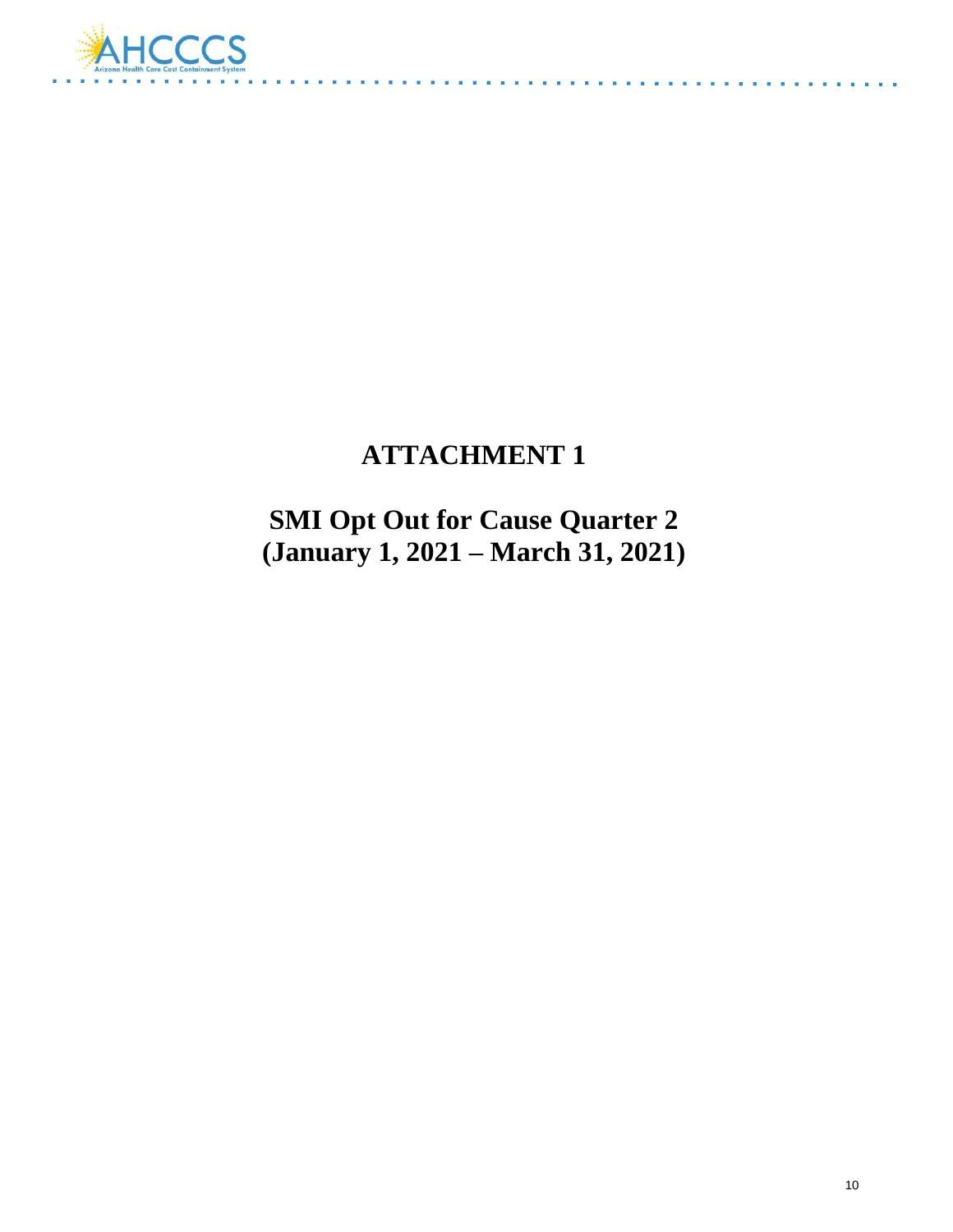



### **Opt Outs for Quarter 2 (Jan – Mar 2021)**

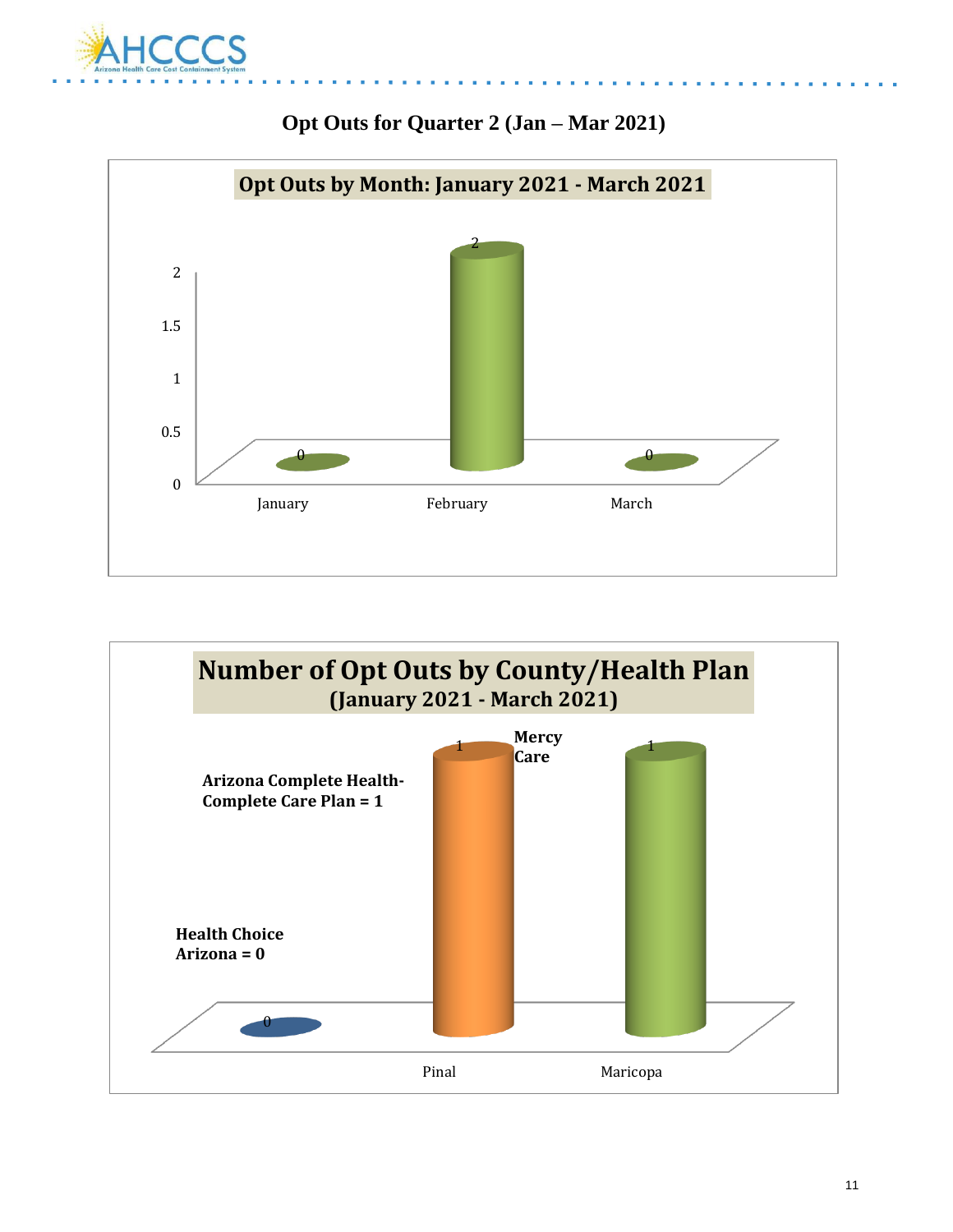



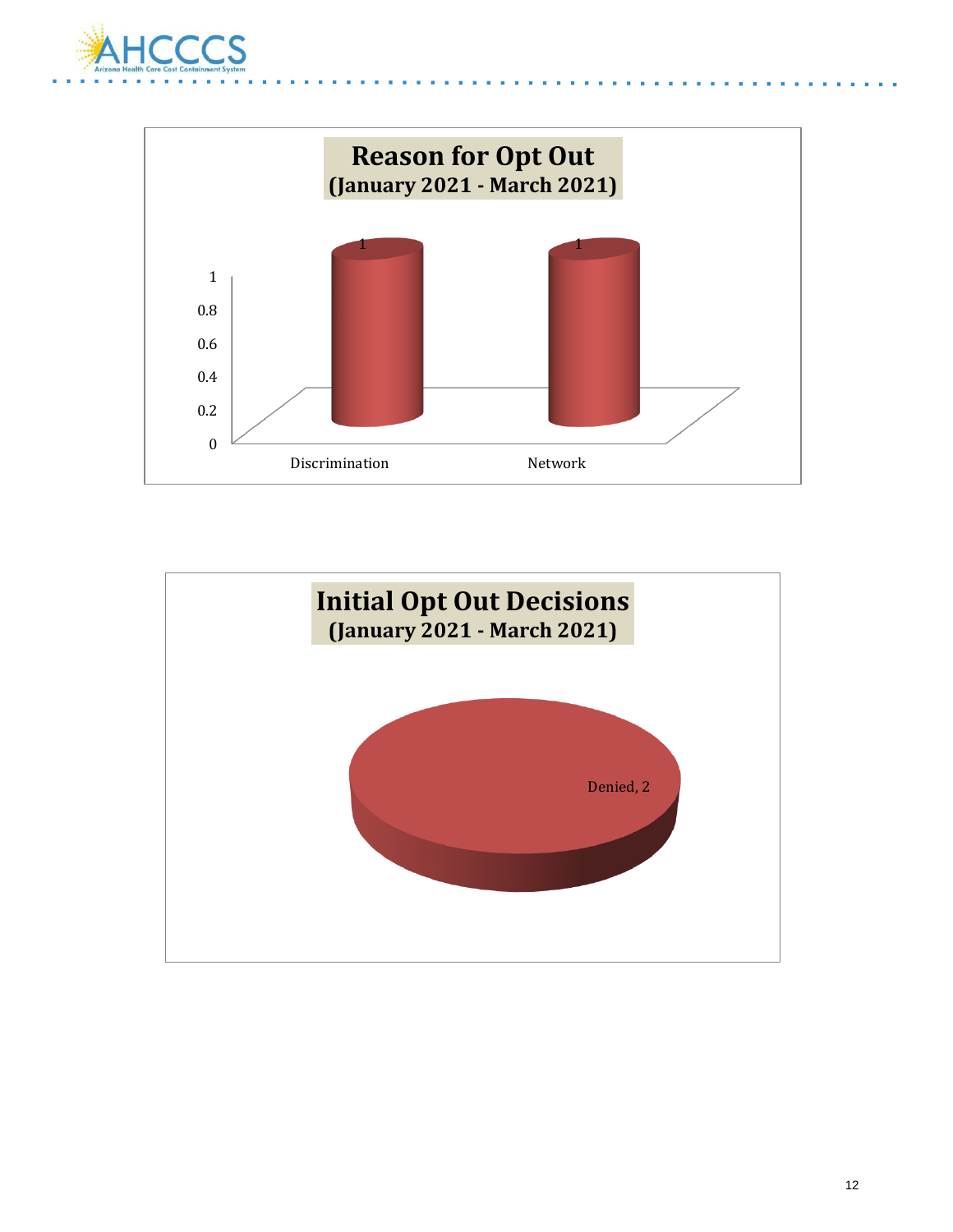

| <b>Appeal Outcomes January 2021 - March 2021</b>  |  |  |  |  |  |  |  |
|---------------------------------------------------|--|--|--|--|--|--|--|
| Pending<br><b>Denied</b><br>Withdrawn<br>Approved |  |  |  |  |  |  |  |
|                                                   |  |  |  |  |  |  |  |
|                                                   |  |  |  |  |  |  |  |
|                                                   |  |  |  |  |  |  |  |

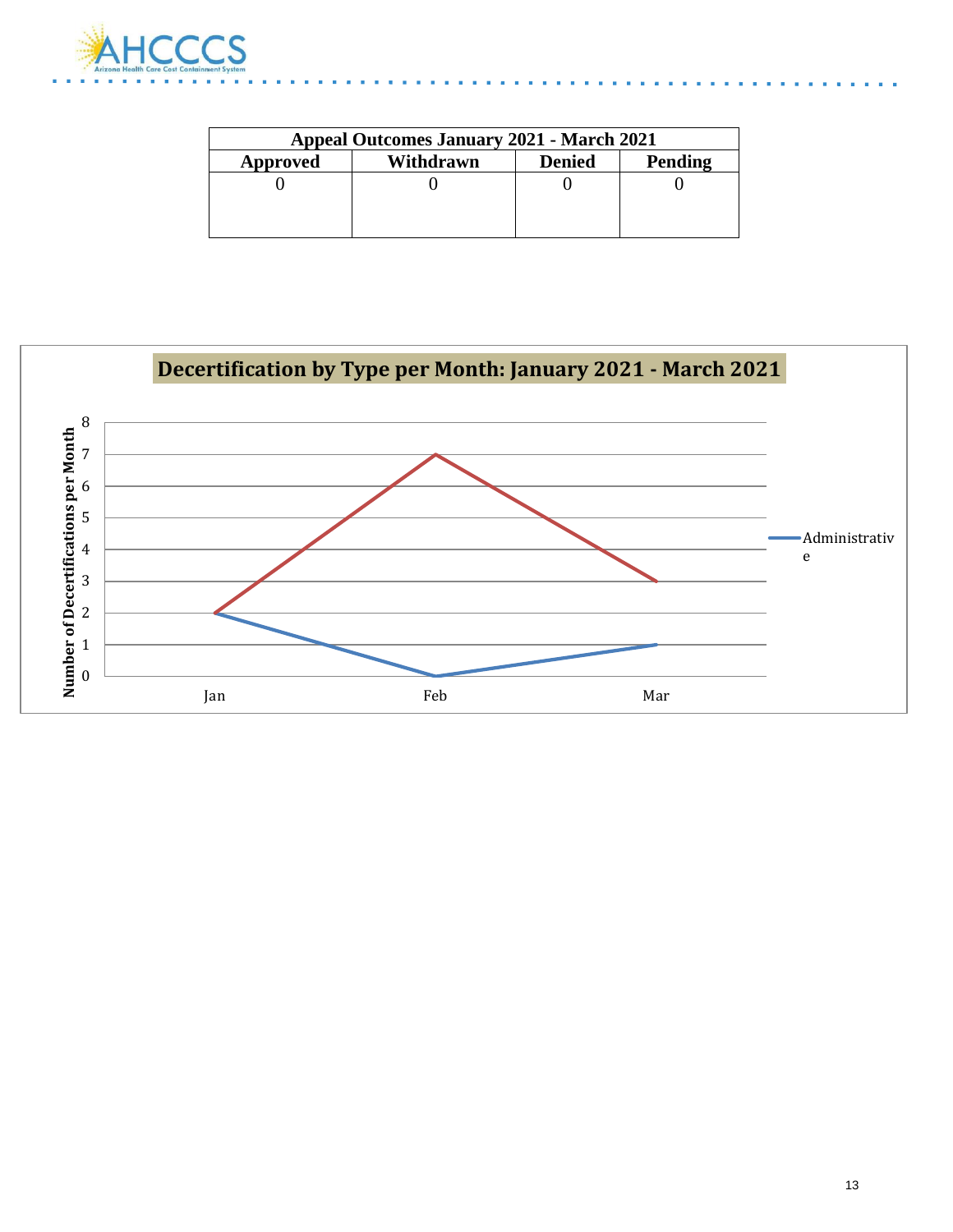

## **ATTACHMENT 2**

 **Quality Assurance/Monitoring Activity Quarter 2 (January 1, 2021 – March 31, 2021)**

and a straight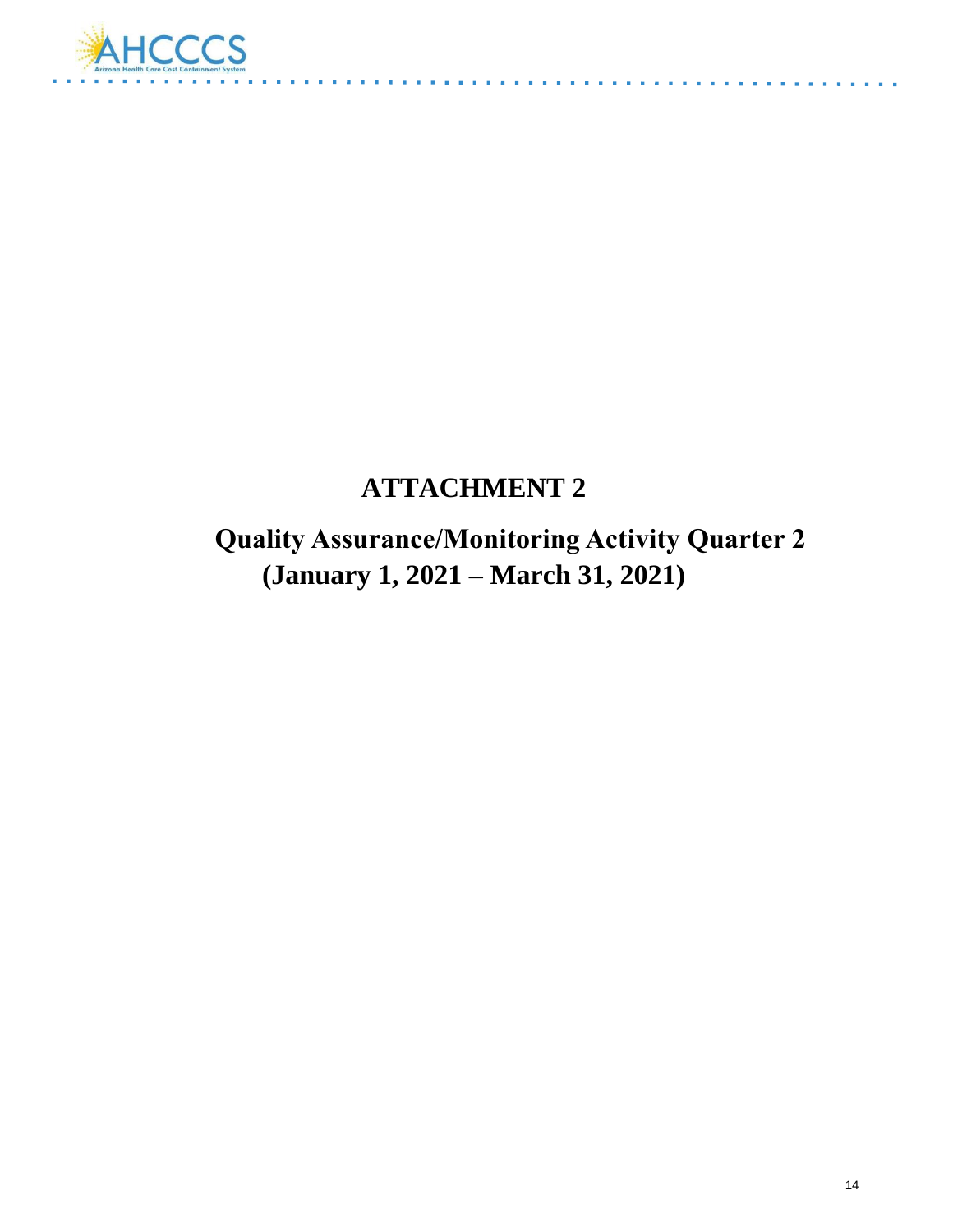

### **Introduction**

This report describes AHCCCS' quality assurance and monitoring activities that occurred during the second quarter of FFY 21, as required in STC 52 of the State's Section 1115 Waiver. This report also includes updates related to AHCCCS' Quality Assessment and Performance Improvement Strategy, in accordance with the Managed Care Act requirements. This report highlights activities and goals for the statewide care delivery model that occurred predominantly between January 1, 2021, and March 31, 2021, along with other activities related to ongoing quality and performance improvement during the quarter.

The reported activities were overseen by the AHCCCS Division of Health Care Management (DHCM), including Quality Management (QM), Performance Improvement (PI), Medical Management (MM), Maternal, Child Health/Early and Periodic Screening, Diagnostic and Treatment (MCH/EPSDT), System of Care, Workforce Development, and the Arizona Long Term Care System (ALTCS). Additional activities within other areas of AHCCCS, such as Office of the Director (OOD), Office of Individual and Family Affairs (OIFA), Division of Grants Management (DGA), and the Information Systems Division (ISD) will also be reported, given their impact on quality and performance.

### **AHCCCS Strengths – Innovation and Community Involvement**

AHCCCS is continually reviewing opportunities to improve the effectiveness and efficiency of Arizona's health care delivery system, as well as the methods utilized to promote optimal health for members. Throughout AHCCCS, various teams promote innovation and transparency for internal and external processes, as summarized below.

### **Innovative Practices and Delivery System Improvement**

#### **Ongoing COVID-19 Adaptations and Delivery System Improvements:**

Since March 2020, AHCCCS leadership has continued to address and ameliorate the effects of COVID-19 on the delivery system. AHCCCS acted as a conduit between the Governor's Office, the Arizona Department of Health Services, the Managed Care Organizations, and their providers to ensure that they, community stakeholders, and AHCCCS members had the most up-to-date information possible regarding service delivery guidelines and changes.

COVID-19 Frequently Asked Questions (FAQs) were immediately added to the AHCCCS website at the outset of the COVID-19 public health emergency (PHE) and continue to be updated regularly. Topics include, but are not limited to:

- Clinical Delivery,
- General COVID-19 Questions and COVID-19 Vaccine,
- Health Plans & AHCCCS Fee for Service Programs (AIHP, TRBHAs and Tribal ALTCS) General Guidance, Health Plan Requirements and Deliverables,
- Telehealth Delivery & Billing, and
- Uninsured Testing.

Specific examples of AHCCCS COVID-19 activities pertinent to all MCOs: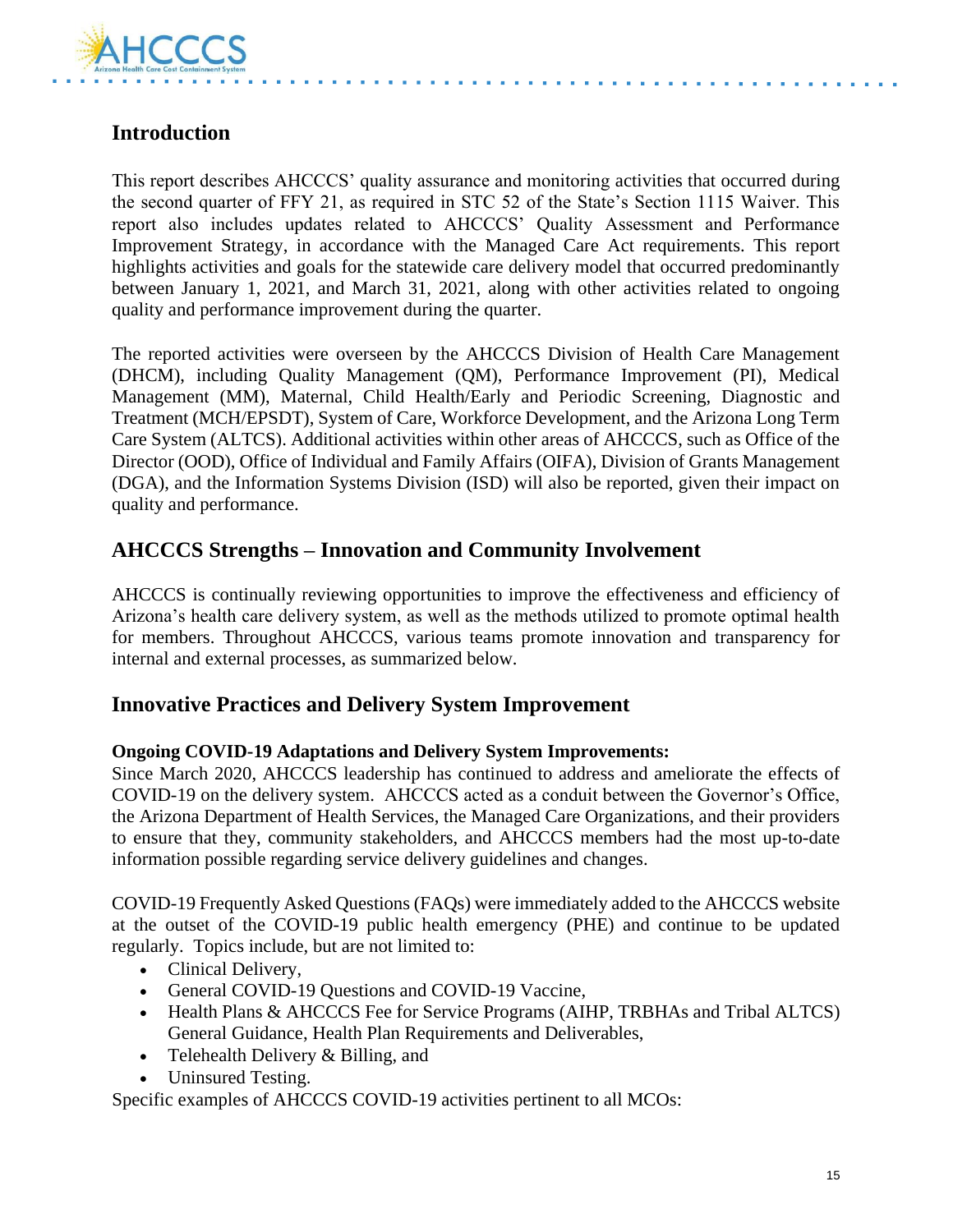

- AHCCCS changed the frequency of the weekly MCO meetings to monthly as the PHE continued. The focus continues to be dissemination and discussion of information as well as any challenges or barriers experienced by the MCOs.
- AHCCCS has maintained its relaxation of requirements for onsite audits, unless there is a potential quality issue, but maintains requirements for several reports such as notification of Quality-of-Care Concerns, Incident/Accident/Death Reports, and Seclusion and Restraint Reports.

In addition to the above COVID-19 related activities, AHCCCS actively expanded the network of available providers who could administer the influenza vaccine during the PHE. This included commercial pharmacists as allowed within their scope of practice. AHCCCS also collaborated with the Governor's Office and MCOs to provide member incentives to obtain influenza vaccination.

### **AHCCCS Complete Care (ACC):**

The current focus with the integrated care contracts remains similar to that of the past quarter. Strategies are still ongoing to enhance evaluation of contract compliance, service delivery, care coordination, and use of evidence-based models. AHCCCS maintained an increased focus on network adequacy during the second quarter. The network analysis requirement, which was added to capture real-time availability for various specialty behavioral health residential treatment settings, formed the basis for enhanced collaboration and more timely utilization data.

Activities that began during the last reporting year have been carried over to the second quarter of FFY 21 (e.g., modification of existing policies to reflect integration; adoption of behavioral health System of Care principles). The System of Care Model emphasizes a culturally competent, coordinated team approach to member care with timeliness and accessibility to evidence-based care at its core. To ensure that ACC plans incorporate additional integration approaches and System of Care Principles, efforts continue into the second quarter to address MCO adherence to these changes via education and further refinement of monitoring tools.

Currently, the ACC MCOs are being encouraged to participate in activities that have previously been under the purview of the Regional Behavioral Health Authorities (RBHAs). This has included justice reach-in processes and emphasis on special healthcare needs, particularly if there is a comorbid behavioral health condition. AHCCCS plans to continue working with the ACC plans in these areas, but with the added burdens associated with the pandemic, these plans are temporarily on hold and being updated internally.

#### **ALTCS DD:**

Following implementation of DES/DDD's new subcontracted, integrated MCOs on October 1, 2019, AHCCCS continues to monitor DES/DDD and their oversight of the subcontractors through contract deliverables, quarterly meetings, and technical assistance. In March 2020, AHCCCS began working with DES/DDD on their augmentative and alternative communication device processes and procedures. As of January 1, 2021, the augmentative and alternative communication devices program was delegated to DES/DDD's subcontracted MCOs. AHCCCS was involved in the transition of this process by reviewing and approving transition activities, including but not limited to, review of policy requirements, approval of network requirements, review of member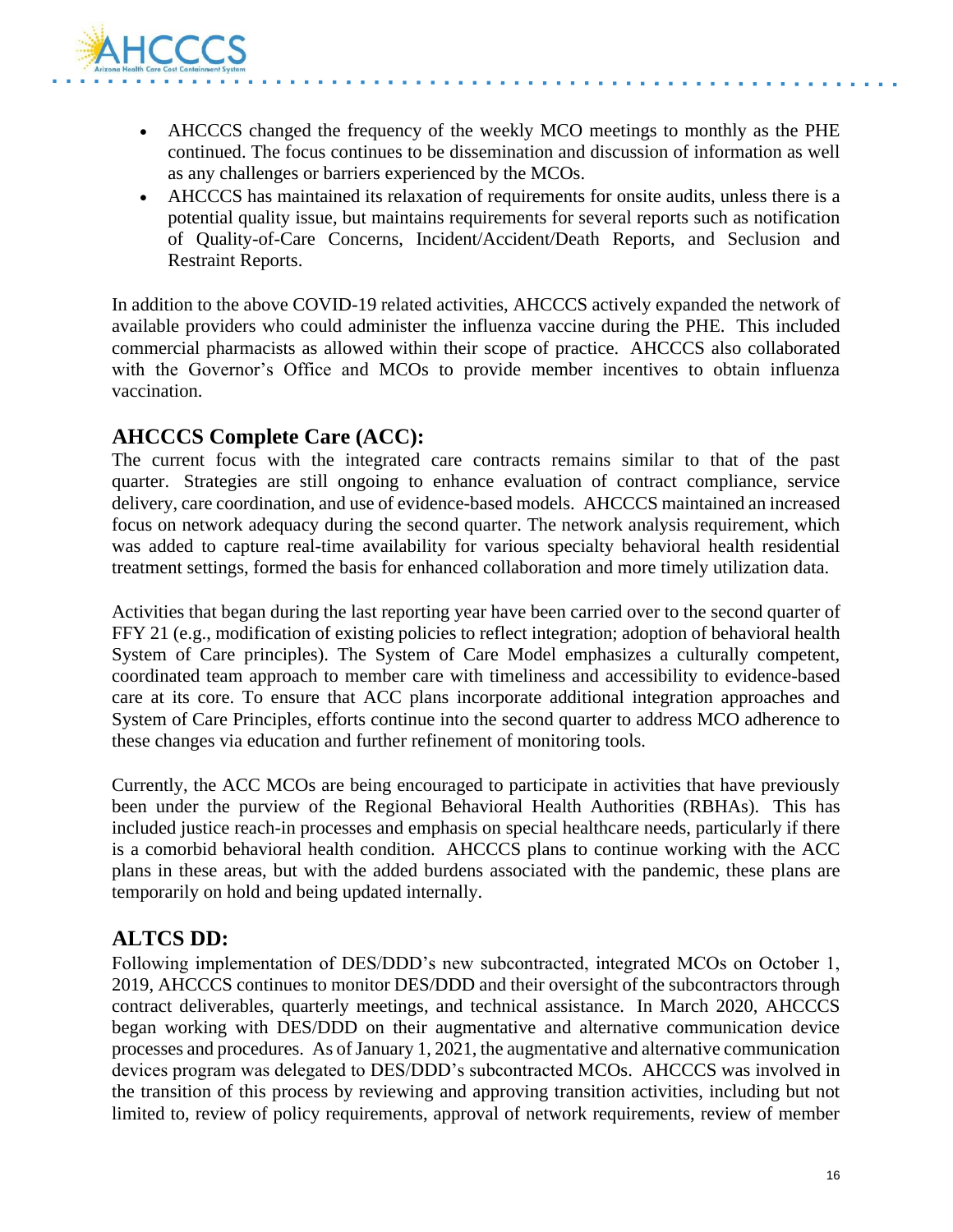

outreach, and participation in community forums. AHCCCS continues to be involved in posttransition activities and provides technical assistance as warranted.

Although the Direct Care Worker (DCW) Training Program has been in effect since 2013, due to COVID-19 concerns, AHCCCS has suspended the 90-day training requirement, thus allowing DCWs to provide care while simultaneously receiving training. During this time, AHCCCS encourages the agencies to utilize remote learning opportunities to support the DCWs, then evaluate in-person skills following the COVID-19 emergency.

#### **ALTCS-EPD:**

AHCCCS has been working on a variety of activities to enhance compliance with CMS requirements and the Home and Community Based Services Rule. These activities occur in conjunction with various member councils, the MCOs, 10 tribes, and members of the Sonoran University Center of Excellence for Developmental Disabilities (UCEDD). During the second quarter of FFY 21, specific activities have included:

- Completion of slides and packets for Train-the-Trainer, a two-day training course related to Person-Centered Planning,
- Revisions of the AHCCCS Medical Policy Manual (AMPM) chapters related to ALTCS-EPD guidelines and processes for Case Management and Person-Centered Service Planning (PCSP),
- A collaborative effort between UCEDD, tribal ALTCS programs, and AHCCCS to adjust the training to a virtual model that included multiple interactive opportunities over four half days of training, and
- Dissemination of revised training manuals across the state to all training participants and completion of the virtual training.

During the training, the MCOs and tribal programs participated as a group and were also assigned to virtual rooms to allow for team meetings during the training sessions. The virtual breakout rooms afforded each group time to meet and discuss their ideas, implementation strategies, and next steps. Each team had the opportunity to present their plans and suggestions to the entire group, as well as ask and address questions. The group then had the chance to ask questions of AHCCCS, the UCEDD, and each other. The training took place on March 10, 11, 15, and 16 for each of the four sessions. Trainers were provided with a full Trainer's Toolkit to be utilized when training the ALTCS Case Managers. AHCCCS will offer Technical Assistance Sessions for the Person-Centered Service Planning Trainers starting in early April 2021.

#### **Stakeholder Involvement:**

The agency's ongoing success stems from its concentrated efforts to cultivate partnerships with other state agencies, its contracted MCOs, registered providers, and the community. This collaboration helps AHCCCS address common issues and maintain or improve the delivery of high-quality health care to Medicaid recipients and KidsCare members. AHCCCS makes specific efforts to include stakeholder and member feedback throughout its operations, including the Policy Committee, quarterly Quality Management meetings related to the adult/child systems of care, and separate quarterly meetings for Maternal Child Health/EPSDT and Medical Management requirements.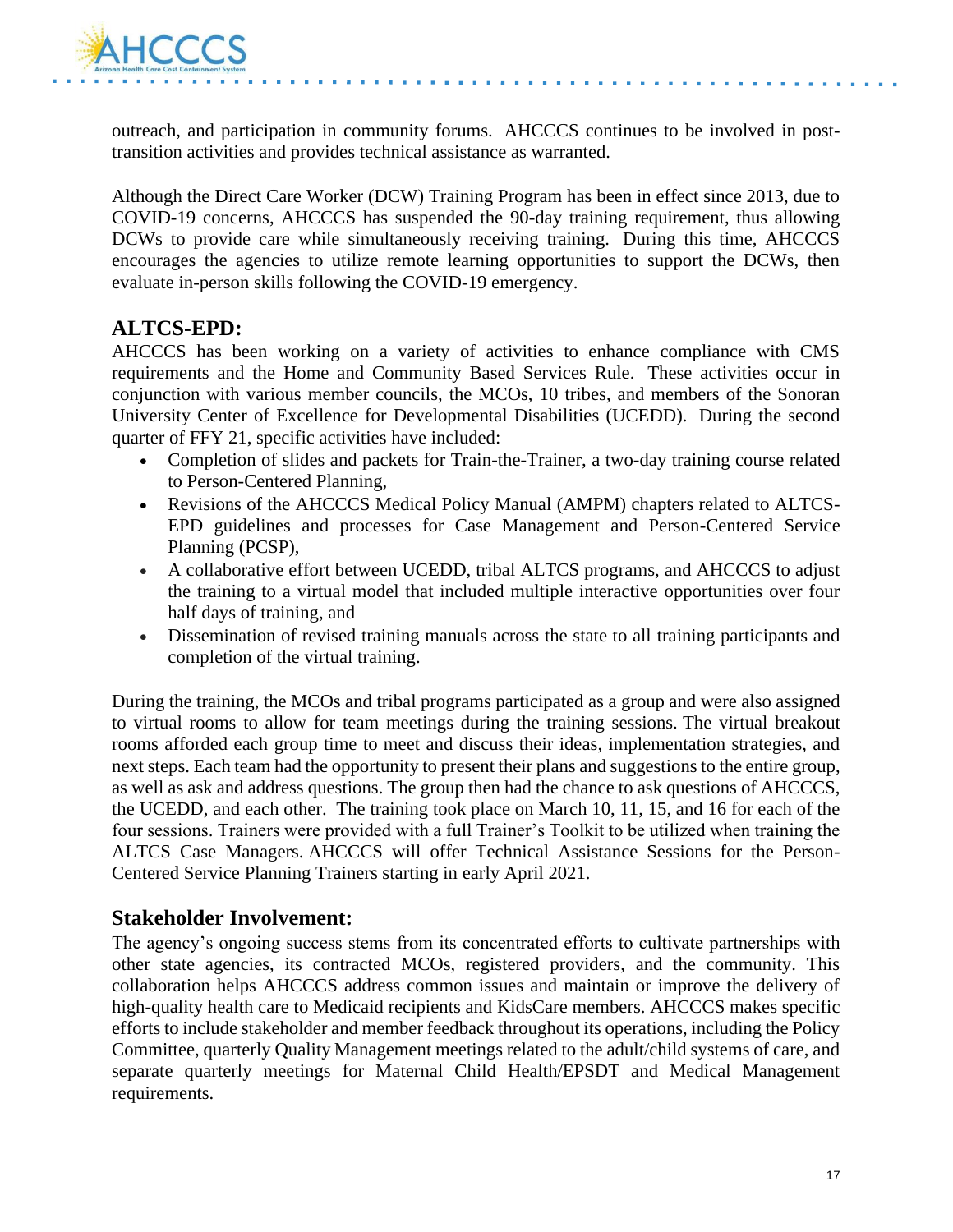

Ongoing advisory councils and specialty workgroups, such as the Behavioral Health Planning Council and the Office of Individual and Family Affairs (OIFA) Advisory Council work to ensure stakeholder involvement occurs on a regular basis.

#### **Continuum of Care Stakeholder Workgroup:**

AHCCCS continues to foster a collaborative relationship with the Continuum of Care Stakeholder Workgroup that originated in 2019. AHCCCS engaged with more than 97 stakeholders in distinct subgroups that focused on three primary populations: (1) individuals with a serious mental illness designation (SMI), (2) children, and (3) adults with General Mental Health/Substance Use (GMHSU) concerns. AHCCCS and the Continuum of Care subgroups have reviewed policies, processes, and trends to engage in high-level themes, discussing recommendations for improvements and next steps. The Continuum of Care subgroups prompted and aided in the implementation and achievements of their priority goals. In collaboration with the AHCCCS MCOs, the following behavioral health services and recommendations included:

- Focus on network development and services to address the behavioral health service needs of children from ages birth through five,
- Processes to identify individual behavioral health needs prior to release from a correctional setting; this includes specific steps for the assessment and referral process. Should authorizations be necessary for services or medications, they are procured prior to the individual's release,
- Processes to measure/assess current peer and family support services and outcomes. AHCCCS will also continue ongoing collaboration with community groups and Peer & Family Run Organizations (PFROs) to identify opportunities to improve family support services, and
- Current efforts are being undertaken to enhance the ability of primary care physicians (PCPs) and emergency departments (EDs) to bridge to medication-assisted treatment (MAT) when clinically appropriate.

AHCCCS and the subgroups reviewed policies in order to identify areas that needed improvement to support access to care and outcomes. The following policies were updated and sent out for public comment:

- AMPM 964 Credentialed Parent Family Support Requirements, and
- AMPM 320 Behavioral Health Assessment and Treatment Service Planning.

In addition to policy updates, the subgroups met with AHCCCS to review the regulations under the Arizona Administrative Code Title 9 Chapter 21, "Behavioral Health Services for Persons with Serious Mental Illness" to recommend amendments to the rule to improve access to services.

The Continuum of Care subgroup's feedback inspired the creation of the following educational documents to benefit the community, posted on the AHCCCS OIFA web page under "Info At A Glance":

- ALTCS Benefits and Services,
- Adult Family Support, and
- Behavioral Health Respite in the children's system.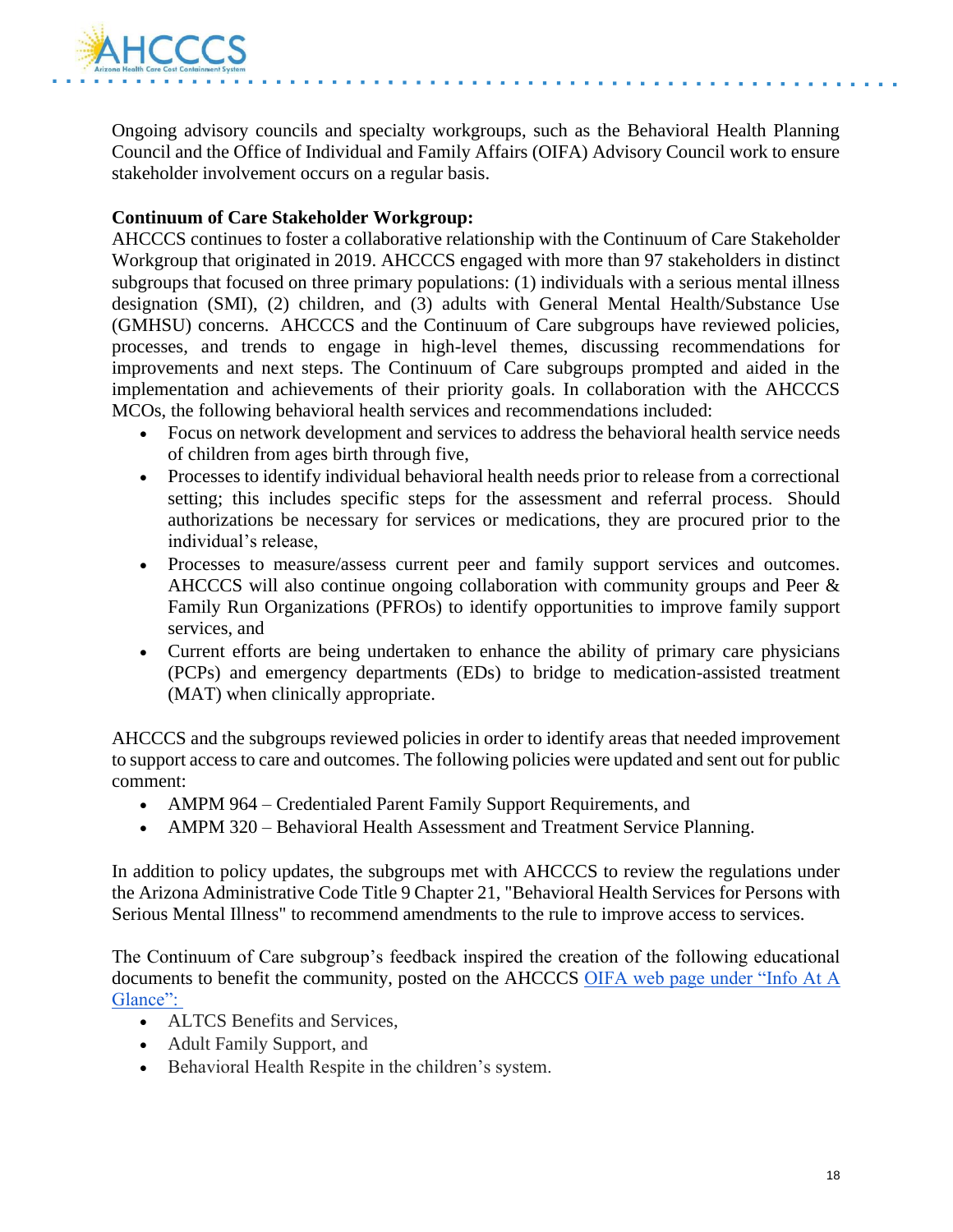

AHCCCS and the Continuum of Care workgroup are exploring opportunities for enhancing connectivity and information exchange between crisis providers, detoxification providers, and clinics. Coordination and engagement with the stakeholders will continue with a focus on the use of integrated care concepts to promote improved member outcomes.

#### **Behavioral Health Planning Council:**

Each state is required to establish and maintain a behavioral health planning council to carry out the statutory functions as described in 42 U.S. Code 300x-3 for adults with an SMI designation, individuals with a substance use disorder (SUD), and children with Severe Emotional Disturbance (SED).

The mission of the Arizona Behavioral Health Planning Council is to advise the State in planning and implementing a comprehensive community-based system of behavioral and mental health services. The majority (51 percent or more) of a state's planning council should be composed of members and family members. During this quarter, the Council voted in a new member from the DES/DDD. This Council is mandated to perform the following duties:

- To review plans provided to the Council by the State of Arizona and to submit to the State any recommendations of the Council for modifications to the plans,
- To serve as an advocate for adults with an SMI designation, children with SED, and other individuals with mental illnesses or emotional problems,
- To ensure collaboration among key state agencies and facilitate member input into the State's mental health services and activities, and
- To monitor, review, and evaluate not less than once each year for the allocation and adequacy of mental health services within the state.

#### **Office of Individual and Family Affairs (OIFA):**

In alignment with its mission to bring in the community's voice, OIFA has maintained an advisory council with representation from all stakeholders since 2010. During the COVID-19 pandemic, the Director of AHCCCS and Assistant Director of the Division of Community Advocacy and Intergovernmental Relations (DCAIR) attended the advisory council to hear from and share information directly with the community.

Since the beginning of the COVID-19 pandemic, OIFA has been using their weekly newsletters to communicate with stakeholders as a means to both gather and disseminate critical information. OIFA's Friday newsletter performs above the typical industry average of open rates (the percentage of subscribers opening the newsletter) and click rates (the percentage of those who open the newsletter and click on any item or link). The open and click rates across all industries are 18 percent and 8 percent, respectively. During this past quarter, OIFA's Friday Newsletter maintained an average open rate of 23 percent and 18 percent, respectively, indicating that users find the content relevant and engaging.

OIFA regularly hosts statewide Community Forums to engage with members, family members, and stakeholders to provide information on AHCCCS initiatives and gather feedback. During the second quarter OIFA hosted two Community Forums to spotlight future system design. In additional to the community forums, OIFA hosted: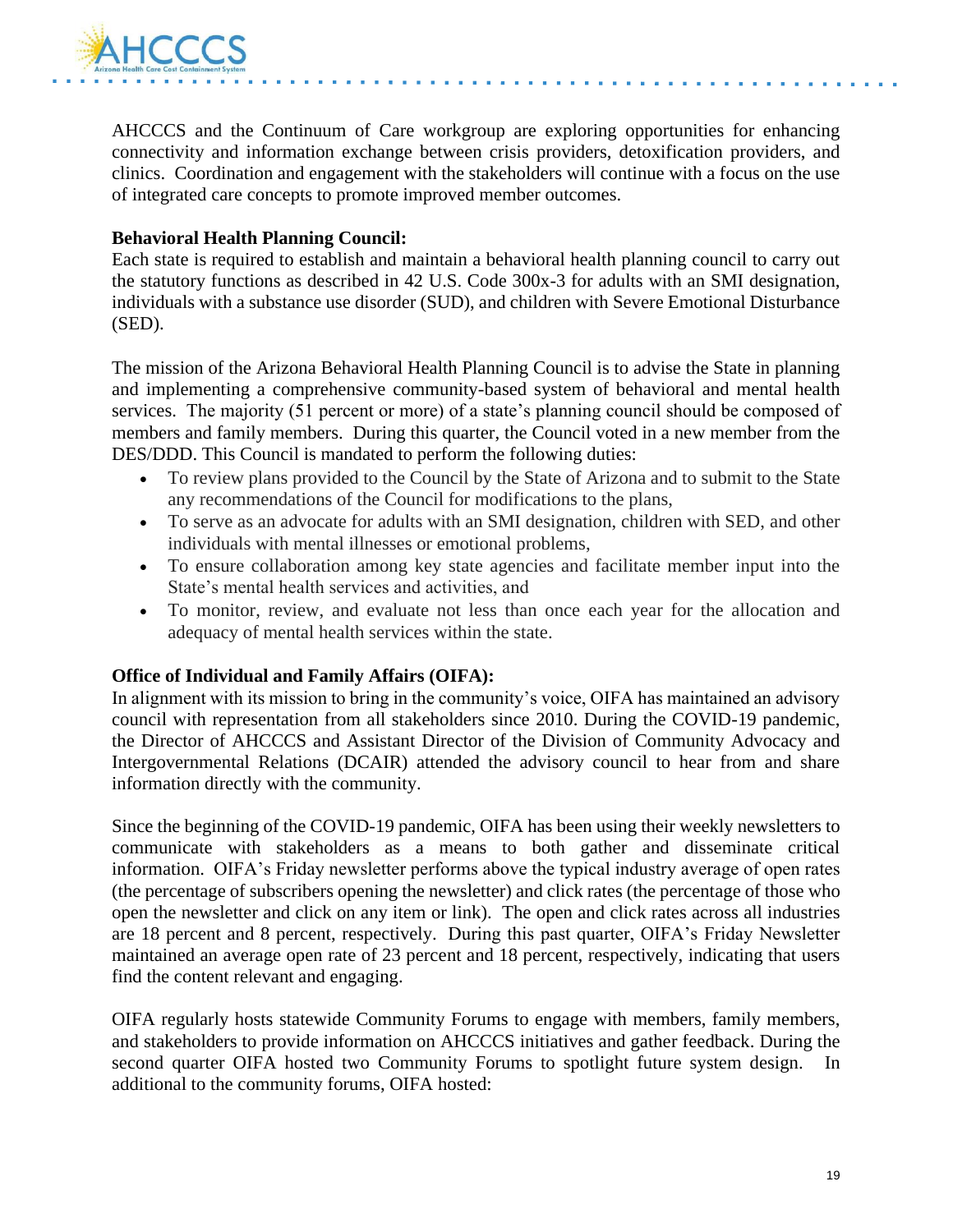

- Community Conversations The PHE impacted the usual member and family member engagement. In order to continue connection with the community, particularly during this challenging time, the OIFA department at AHCCCS partnered with the OIFAs at the MCOs to launch a series of events called, "OIFA Community Conversations." These events create opportunities to gather input, discuss issues, identify challenges and barriers, problem-solve, and share information. Three events have been held during the second quarter:
	- A presentation by Dr. Fess, Care 1st Medical Director, who shared vaccine information.
	- AZ Dialogue The Arizona Dialogues are modeled after the SAMHSA Participatory Dialogues. These dialogues have been used in Arizona since 2004 as a means in which two or more groups of people are brought together in the community to have difficult conversations in a safe and facilitated environment. During the reporting period, AHCCCS OIFA partnered with a Community Advocacy Group to train AHCCCS MCO OIFA staff to facilitate these dialogues.
	- The OIFA web page was regularly updated to include easy access to view community engagement calendar events.

#### **OIFA's One-Page Empowerment Tools:**

Based on community conversations and feedback, OIFA continues to develop one-page empowerment tools, which are documents that provide information to help members overcome barriers to care. The one-pagers are available on OIFA's [web page.](http://azahcccs.gov/OIFA) To continue the success of this initiative, OIFA:

- Created a portal on the web page for stakeholders to suggest topics for future one-pagers,
- Translated all one-pagers into Spanish, and
- Maintained a monthly system navigation meeting to empower members, family members, and stakeholders. The meetings provide education on how to use the one-pagers to overcome barriers to care and access services. Topics included:
	- Standard Appointment Availability
	- Peer Run Organizations
	- No Wait Lists

#### **Arizona Stakeholders and AHCCCS MCH/EPSDT:**

AHCCCS continued its work with other State partners to prepare for the flu vaccination season by encouraging all providers to re-enroll with the Vaccine for Children's (VFC) Program. AHCCCS partners with the local chapter of the American Academy of Pediatrics to increase awareness of providers being available for EPSDT well-child visits. In-person visits had declined, necessitating an expanded member outreach campaign to re-establish the importance of routine well-child care.

AHCCCS expanded telephonic and telehealth visits for all members, including EPSDT eligible members. This was particularly critical during the statewide closure in the spring of 2020 due to the pandemic.

The MCH/EPSDT team was able to further efforts toward increasing statewide capacity for screening, referral, and access to early intervention services by working with various state agencies and community stakeholders, such as the Arizona Department of Health Services (ADHS), the Arizona Department of Education (ADE), the Arizona Department of Economic Security (DES), and others.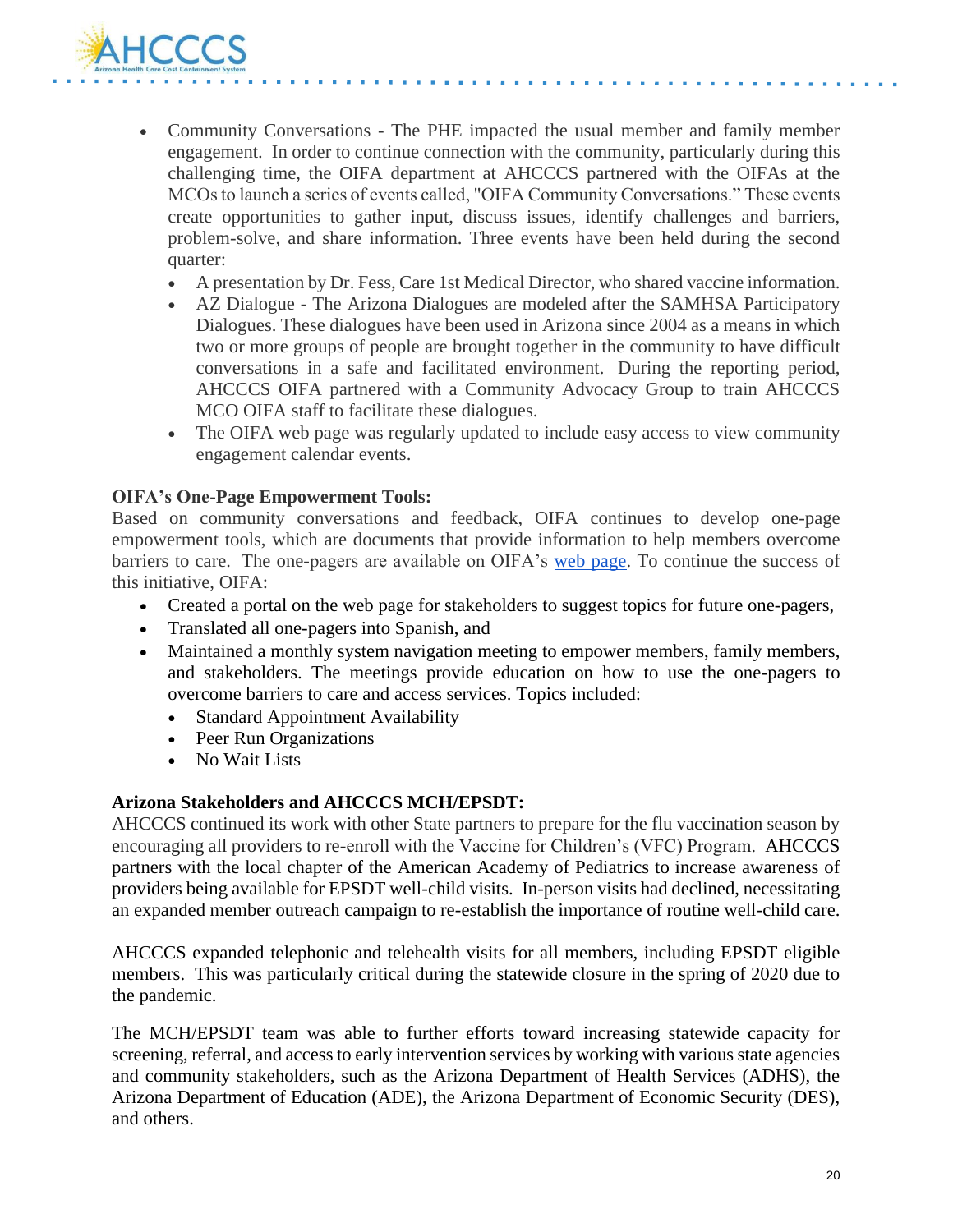

Table 6 profiles continuing activities for the MCH Department and demonstrates continued community involvement with the Governor's Goal Council on Strategic Initiatives. Many of the activities within this table relate to ongoing grant performance for opioid and substance use treatment that is currently under AHCCCS purview.

#### **Table 6**

| <b>INITIATIVE</b>                        | <b>LEAD AGENCY</b>   | <b>AHCCCS</b>                |
|------------------------------------------|----------------------|------------------------------|
|                                          |                      | <b>INVOLVEMENT</b>           |
| <b>Maternal Mortality Review</b>         |                      |                              |
| Committee                                | <b>ADHS</b>          | Representation/Participation |
| ARS 36-3501 (Component of Child          |                      |                              |
| <b>Fatality Review)</b>                  |                      |                              |
| <b>Maternal Health Task Force</b>        | <b>ADHS</b>          | Representation/Participation |
| <b>Maternal Mortality Breakthrough</b>   | Governor Health Goal |                              |
| <b>Action Plan</b>                       | Council              | Representation/Participation |
| SB 1040 Advisory Committee On            | Arizona Legislature  | Representation/Participation |
| <b>Maternal Fatalities and Morbidity</b> |                      |                              |
| <b>Maternal Health Innovation Grant</b>  | <b>HHS</b>           | Letter of Support            |
| $(\$2.1M / year$ over five $(5)$ years)  |                      | Representation/Participation |
| <b>Maternal Mortality Grant</b>          | <b>CDC</b>           | Letter of Support            |
| (\$450K/year over five (5) years)        |                      | Representation/Participation |
| <b>Task Force on Preventing Prenatal</b> |                      |                              |
| Exposure to Alcohol and Other            | <b>ADHS</b>          | Representation/Participation |
| Drugs                                    |                      |                              |
| <b>SUD Block Grant</b>                   |                      |                              |
|                                          | <b>AHCCCS</b>        | Lead                         |
| SB 1290                                  | <b>AHCCCS</b>        | Lead/Chair of Committee      |

More recently, AHCCCS staff participated with the First Things First initiative to address workforce development needs throughout the state. Based on stakeholder input, the decision was made to survey stakeholders in early education and intervention throughout Arizona on current workforce knowledge and training in the areas of Trauma Informed Care and cultural competency. All counties within Arizona were represented in the results and responses reflected multiple stakeholder settings, including state or federal entities, private businesses, educational settings, and public service/nonprofit. Summary scores indicated a majority (55 percent) of the respondents offered Trauma Informed Care and/or practice to employees. Results for cultural competency also showed similar results in that 63.4 percent of the respondents offered training.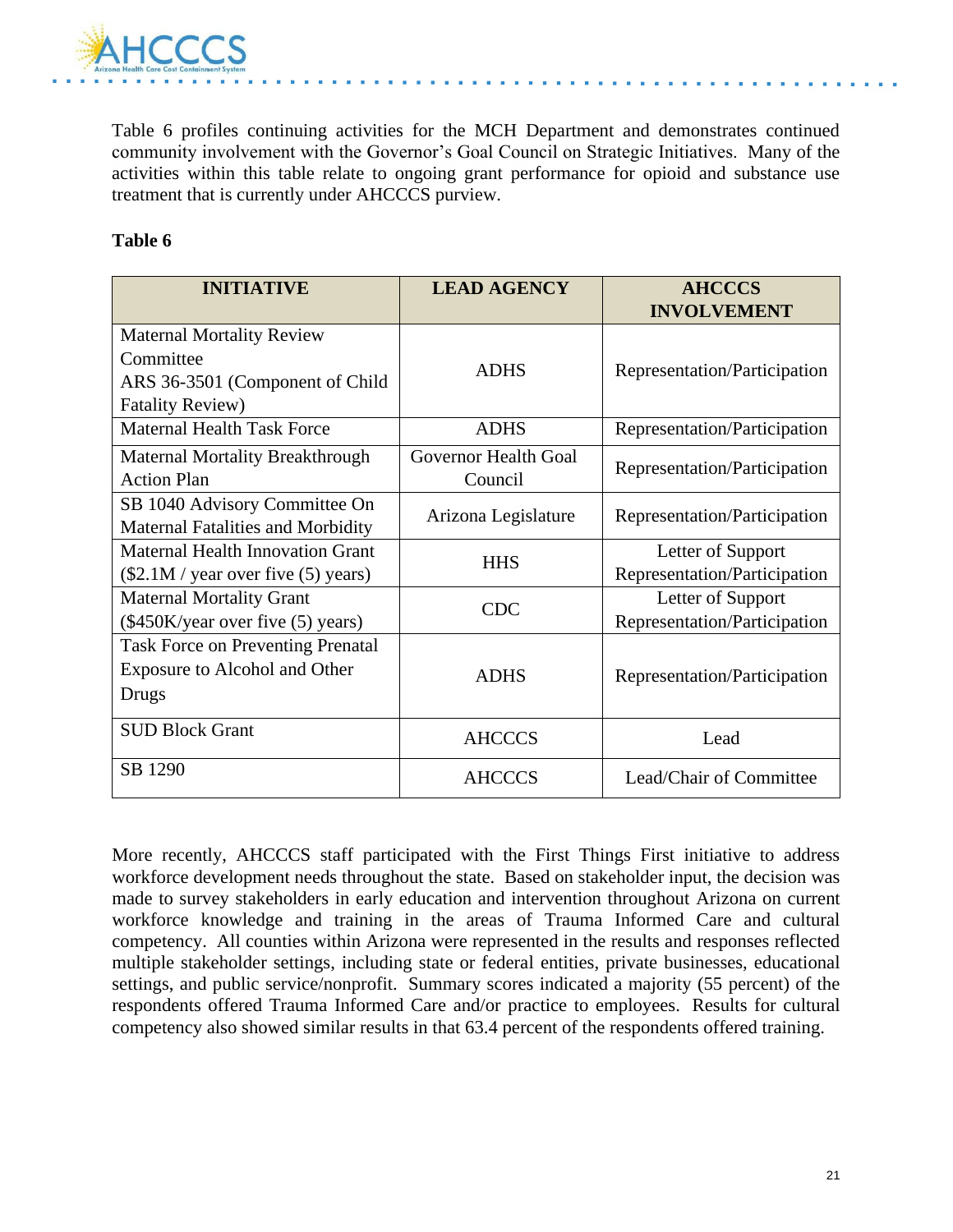

#### **Arizona Stakeholder and ALTCS Case Management Unit:**

The AHCCCS ALTCS Case Management Unit also partners with a large number of community stakeholders:

- Statewide Independent Living Council
- Long Term Care Ombudsman
- Regional Center for Border Health
- ARC of Arizona
- Rehabilitation Services Administration
- Raising Special Kids
- UCP of Southern Arizona
- Arizona Association for Providers for People with Disabilities
- Aging and Disability Resource Center
- DES/DDD Employment Specialists
- Governor's Advisory Council on Aging
- AARP
- Easter Seals Blake Foundation
- Arizona Health Care Association
- Governor's Office on Aging
- Sonoran University Center on Excellence in Developmental Disabilities
- Arizona Autism Coalition
- Office of Children with Special Health Care Needs

#### **Identifying Priority Areas for Improvement**

AHCCCS has established an objective, systematic process for identifying priority areas for improvement. This process involves a review of data from both internal and external sources. Two considerations continue to drive decisions for the identification of priority areas: (1) the focused initiative has actionable elements, and (2) the potential for enhanced quality improvement, member satisfaction, and system efficiencies, especially as they relate to the pandemic (e.g., increased telemedicine options, allowing for verbal consent for services). MCO input is sought as part of the identification process when prioritizing areas for improvement.

Throughout the process of identifying meaningful improvements, additional criteria include: (1) prevalence of a particular condition and the population affected, and (2) resources required by both AHCCCS and its MCOs to conduct studies and shape improvement. Additionally, AHCCCS evaluates whether focus areas are current priorities of CMS or the State of Arizona leadership and the feasibility of combining CMS priorities with current initiatives.

During the latter half of FFY 20, AHCCCS implemented a Health Equity Committee to identify and address health care disparities. The committee will make recommendations that are datadriven and inclusive of Arizona communities. Between September and December 2020, the Health Equity Committee (1) held five public forums, (2) finalized its charter, and (3) made recommendations to identify baseline data to determine where health disparities may exist. With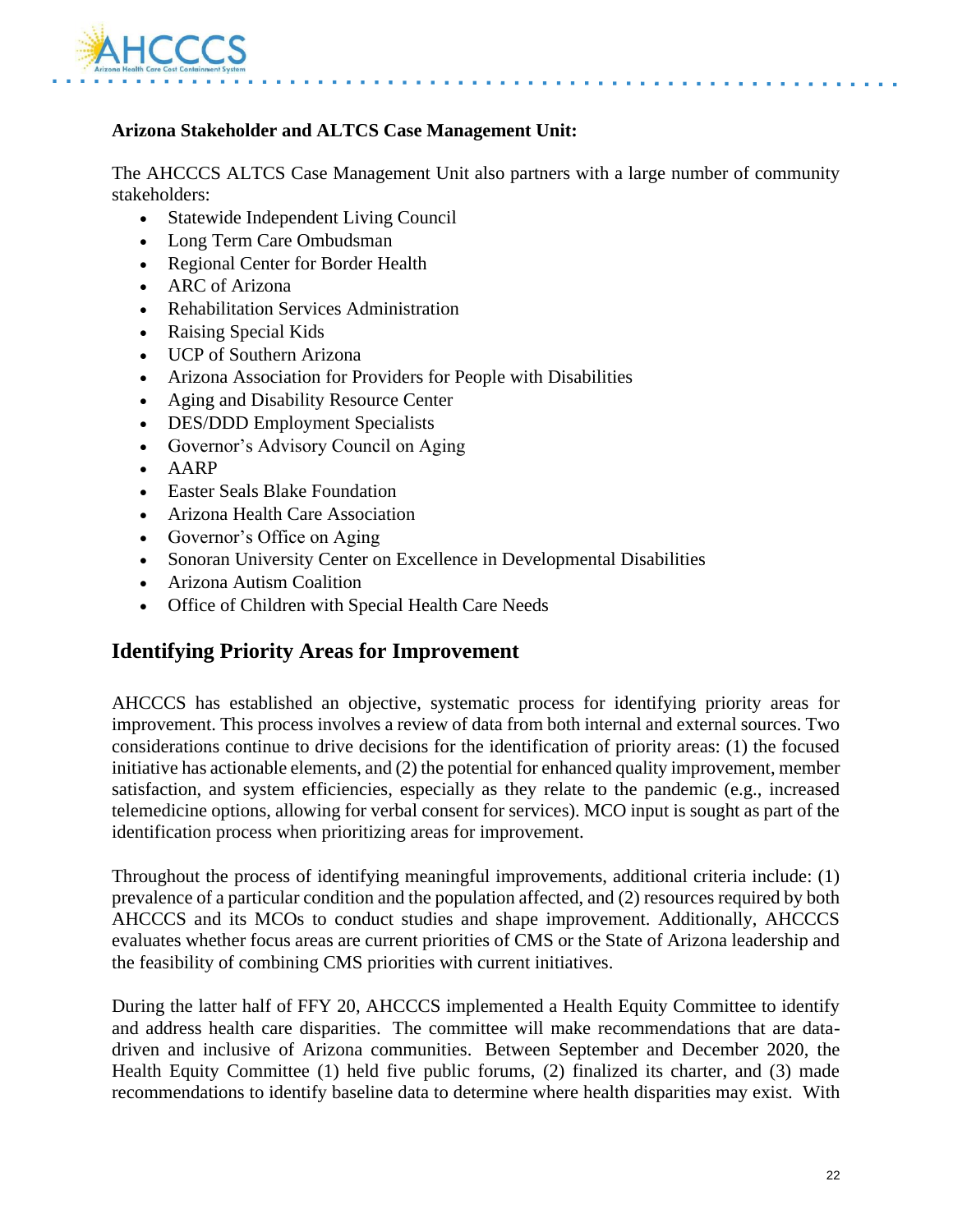

the advent of COVID, efforts were realigned to address healthcare disparities associated with the pandemic.

AHCCCS utilizes its Quality Management Portal to conduct data mining to track and trend quality issues at both the macro (systemic) and micro (case by case) levels. These data analytic activities will allow AHCCCS to compare and contrast MCO quality performance, analyze outcomes, and facilitate improved MCO and agency performance.

During the latter half of FFY 20, a determination was made to move toward aligning AHCCCS' quality expectations with the National Committee for Quality Assurance (NCQA). As of October 1, 2020, contracts were updated to include new requirements for accreditation.

#### **Ongoing Initiatives:**

#### **Collaboration with the Arizona Department of Child Safety:**

AHCCCS has sustained its efforts to improve physical and behavioral health care for children in the foster care system who are served under Comprehensive Medical and Dental Program (CMDP), Arizona's Medicaid plan for children in Arizona's foster care system. However, the model with which these efforts have been orchestrated will change as of April 1, 2021. Historically, CMDP has followed a traditional model of bifurcated service delivery with physical health being provided through CMDP and behavioral health services being provided via Arizona's RBHA system. As of April 1, CMDP will become fully integrated, and henceforth be known as Comprehensive Health Plan (CHP). CHP is contracted with Mercy Care Plan to provide the full range of behavioral and physical health services as of this date. CHP will provide oversight of Mercy Care as the subcontractor for the integrated service delivery model.

During FFY 20 and continuing into the second quarter of FFY 21, AHCCCS engaged in readiness efforts to finalize upcoming contract requirements for integration of behavioral and physical health services with CMDP. AHCCCS continues to engage and administer oversight of the RBHAs that provide behavioral health services to these children until April 1, 2021.

With the advent of an integrated care model, AHCCCS and CMDP/CHP will be better able to continue efforts in these areas:

- Ongoing oversight to ensure regular collaboration with the Arizona Department of Child Safety (DCS),
- Reduction of DCS shelter placements for foster children (e.g., number of days in shelter, number of different shelter placements),
- Reduction of placement disruptions with completion of quarterly reviews for children with high number of placements,
- Strengthening of the policy covering the "72-hour Rapid Response" process, which requires that a behavioral health service provider be dispatched within 72 hours to assess a child's immediate behavioral health needs. Referrals are completed to obtain additional services through the behavioral health system, and
- Strengthen AHCCCS policies related to timely and appropriate delivery of services to both foster and adoptive children with AHCCCS Contractor Operations Manual (ACOM) 449.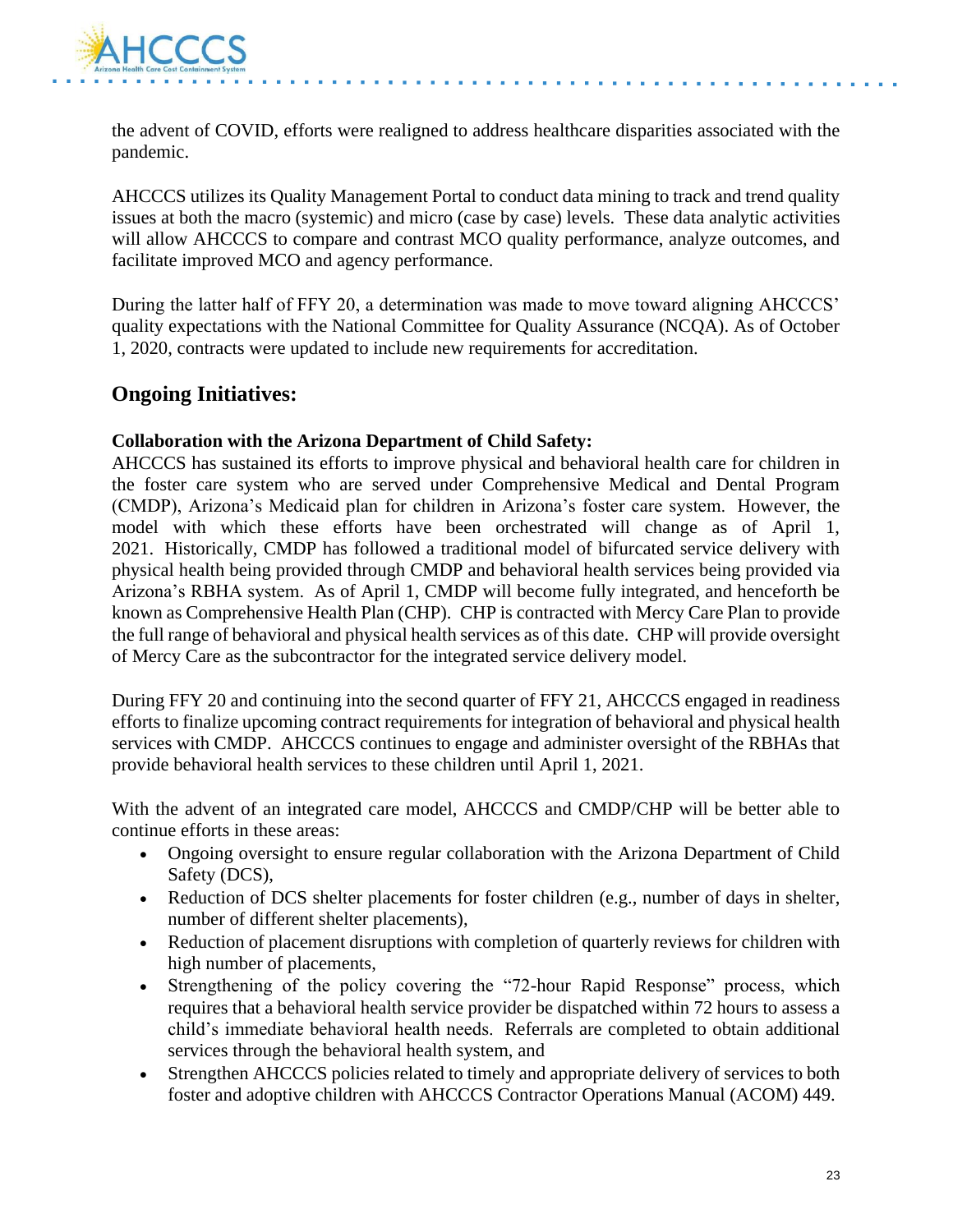

AHCCCS will continue to monitor and report outcomes within the quarterly Clinical Oversight meeting and on the AHCCCS website, through the transition and beyond, for children enrolled in CMDP/CHP. Specific metrics include, but are not limited to:

- CMDP enrollment (i.e., out-of-home placements) and shelter placement rates,
- Enrolled/served rates.
- Utilization of crisis and respite services, and
- Service timeliness and communication volume (as required in policy).

AHCCCS continued to adjust policies, to address the unique needs of children served by Arizona's foster care system. During the second quarter, AHCCCS updated and converted existing Behavioral Health System Guidance Tools to be included as a dedicated set of policies under the AMPM. These tools have been stand-alone best practice guides for system principles and service provision for children within the foster care system and cover the following:

- Child and Family Team Practice,
- Children's Out of Home Services,
- Family and Youth Involvement in the Children's Behavioral Health System,
- Psychiatric and Psychotherapeutic Best Practices for Children: Birth Through Five Years of Age,
- Support and Rehabilitation Services for Children, Adolescents, and Young Adults,
- Transition to Adulthood,
- Unique Behavioral Health Services for Needs of Children, Youth and Families Involved with Department of Child Safety,
- Working with the Birth Through Five Population, and
- Youth Involvement in the Children's Behavioral Health System.

#### **Behavioral Health Audit Tool:**

As reported previously, AHCCCS developed a statewide behavioral health audit tool, which was implemented on October 1, 2019. Providers were expected to provide the first round of results for the audits on April 15, 2020. The second-round audit results were due October 15, 2020, but the process was suspended due to the COVID-19 pandemic. Due to the pandemic, in addition to health plan and community feedback, AHCCCS began an internal review of the audit tool requirements. Each requirement was evaluated in terms of feedback received, current federal and/or state regulations, in addition to current clinical practice and integrated care. Numerous elements were removed if redundant or no longer required. Moreover, revisions were completed as appropriate to accommodate changing regulatory and evidence-based practice patterns. Ultimately, all elements will be designed for response sets based on the below subpopulations:

- ALTCS (EPD and DD):
	- Adults with an SMI designation,
	- Adults who do not have an SMI designation, and
	- Children with or without a serious emotional disturbance (SED).
- Acute (ACC and RBHA):
	- Adults who are categorized as General Mental Health and/or Substance Use, and
	- Children who are categorized as General Mental Health.
- Adults with an SMI designation.
- Children being served through DCS/CHP.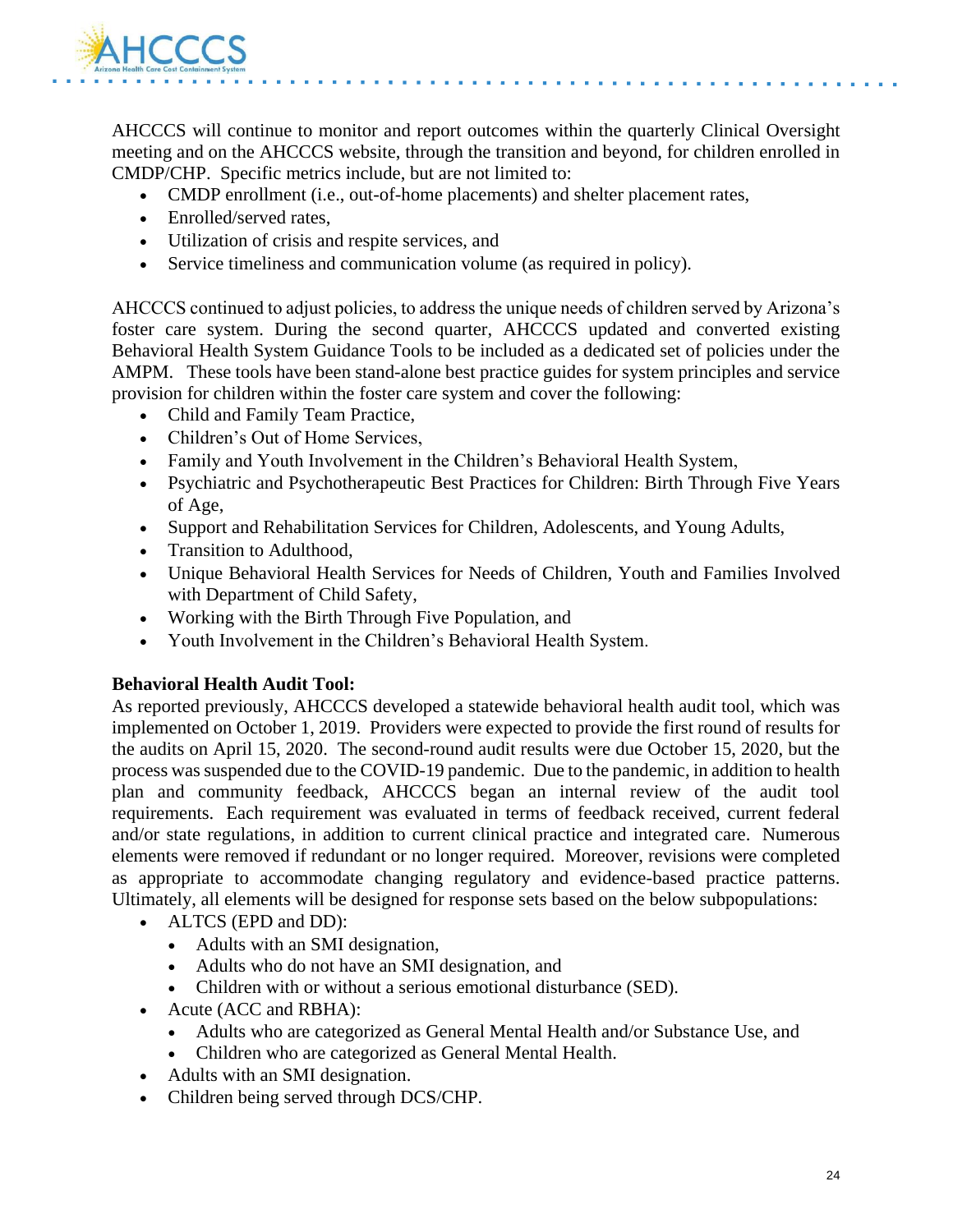

#### **Workforce Development (WFD):**

In 2016, AHCCCS added a contract requirement that ACC, ALTCS, and RBHAs create a Workforce Development Operation led by a WFD Administrator. Operational activities focus on monitoring, assessing, and planning for current workforce development needs, as well as forecasting and planning for future workforce needs. In addition, WFD Operations at the MCO level are expected to provide technical assistance directly to providers to help them with recruitment, selection, training, deployment, and retention issues, as needed. Workforce Development contributes to AHCCCS' quality improvement goals by assisting provider organizations to acquire, develop, and retain a clinically, culturally, and technically capable healthcare workforce. The AHCCCS Office of Healthcare Workforce Development oversees the workforce development efforts of all ACC, RBHA, and ALTCS MCOs and, in 2021, effective with its integration effort, CMDP. Throughout FFY 20 and continuing through the second quarter of FFY 21, the WFD teams have addressed multiple projects.

During the reporting period, the AHCCCS Workforce Development unit made multiple contributions that will shape Workforce Development activities for FFY 21 and beyond. The ACOM Policy 407, revised during FFY 20, became effective October 1, 2020. The most significant change to the policy involved development of an attachment that outlines minimum standards for creation of a Network and Workforce Development Plan. The intent of these new requirements is to improve collaboration between each of the MCO's Workforce Development, Network Development, and Quality Management departments. MCOs are now required to submit annual plans that describe the following activities, via their annual work plans:

- Workforce development operations,
- Profile of the MCOs network workforce.
- Workforce capacity assessment, development goals, and work plan, and
- Workforce capability/competency assessment and development goals.

The policy also incorporates a Workforce Data section, which outlines the requirements for collection and analysis of workforce data.

Workforce Development teams helped enact recommendations from Governor Ducey's Taskforce on the Prevention of Abuse and Neglect of Vulnerable Populations by forming work groups consisting of health plan and provider staff to implement the following recommendations:

- Create scenario-based staff training designed to sharpen the discrimination and communication skills essential for recognizing and preventing abuse and neglect.
- Develop supervisory support strategies that ensure scenario-based training is implemented and contributes to maintaining an organizational culture of respect and compassion that is inherently inhospitable to abusive and neglectful behavior.
- Facilitate the provision of resources and staff support to reduce the burnout for residential or in-home staff, as well as paid and non-paid family-member caregivers.

The following are some ongoing activities.

• In conjunction with the Workforce Development Operations of the MCOs, AHCCCS continued the long-term project of transforming Arizona's training system structure by making a number of significant strides. Per the requirements of ACOM 447, standard job and service specific competencies for staff who provide and support employment services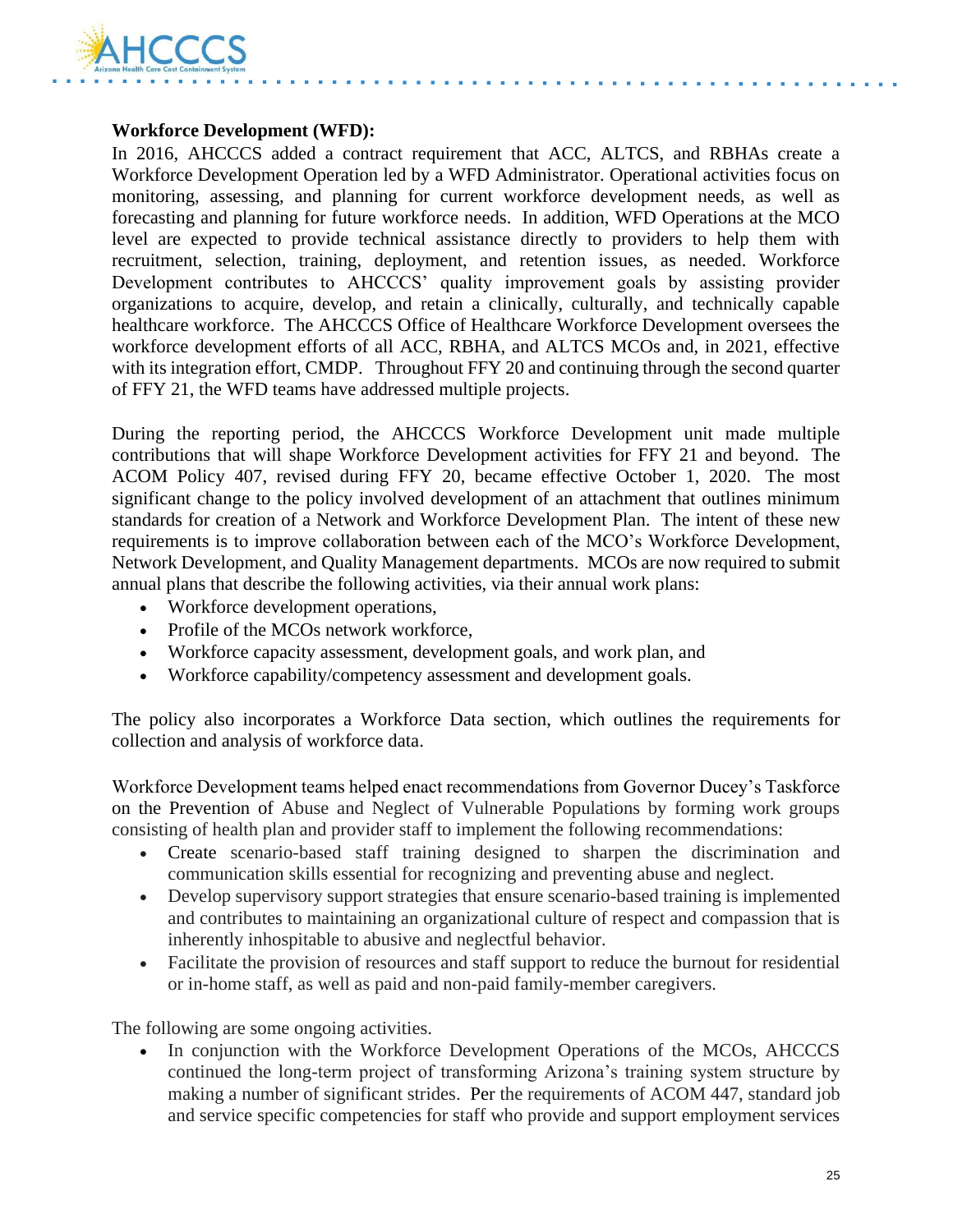

to members were implemented, along with a uniform approach to evaluating and documenting competency levels. During the second quarter, the competency evaluation process was implemented in the statewide RELIAS learning management system, which gave supervisors the ability to evaluate and document the level of demonstrated competency.

• In a similar policy-driven effort, AHCCCS restructured the Child and Family Team (CFT) process. This effort included a competency-based evaluation, training, and on-the-job coaching and development for CFT facilitators. The revised CFT curriculum was presented to AHCCCS and health plan leaders from OIFA. The OIFA representatives evaluated the curriculum as highly responsive to the concerns of families in the children's behavioral health system.

The ALTCS-EPD and DD Health Plan Alliance continue to work in partnership with providers and industry leaders to address the impending shortages of direct care/direct support workers. For the current reporting period, activities included:

- The ALTCS Alliance, the NCIA Board, and leaders from the assisted living and in-home care industries continue to monitor the effect of two new pieces of legislation intended to increase reciprocity in training and testing between in-home care and assisted living caregivers.
	- SB1244 gives workers flexibility to move between inpatient and in-home settings without requiring them to take potentially redundant trainings, and
	- SB1210 allows assistant caregivers and new caregivers the option to acquire the skills and knowledge needed to be a caregiver via either on-the-job training options or a more traditional training route.
- With the support of AHCCCS and the ALTCS Workforce Development Advisory Committee, the ALTCS Workforce Development Alliance continues to expand partnerships with secondary and community college education sectors to bring newly graduated students into the long-term care workforce as direct care workers.
- Joint contracts between AHCCCS MCOs and PHI International, an organization that offers consulting related to the unlicensed, long-term care, direct care workforce, allow the creation of an Arizona-specific survey of the unlicensed direct service caregiver personnel. The survey is intended to achieve two goals: (1) describe the reasons that caregivers both stay and leave their jobs, and (2) assist leaders of long-term care service agencies to develop more personalized strategies to improve retention. The data collection phase of the survey was completed in January 2021. PHI International will be analyzing the data and preparing a final report of the survey results. The survey's results are scheduled to be released in April 2021.

### **Community Initiatives:**

#### **Behavioral Health in Schools:**

AHCCCS collaborates with the Arizona Department of Education and the Arizona Department of Health Services on innovative projects that bring together behavioral health and education.

The SAMHSA-funded Project AWARE (Advancing Wellness and Resiliency in Education), which began in 2018, is a five-year grant to increase access to behavioral health providers and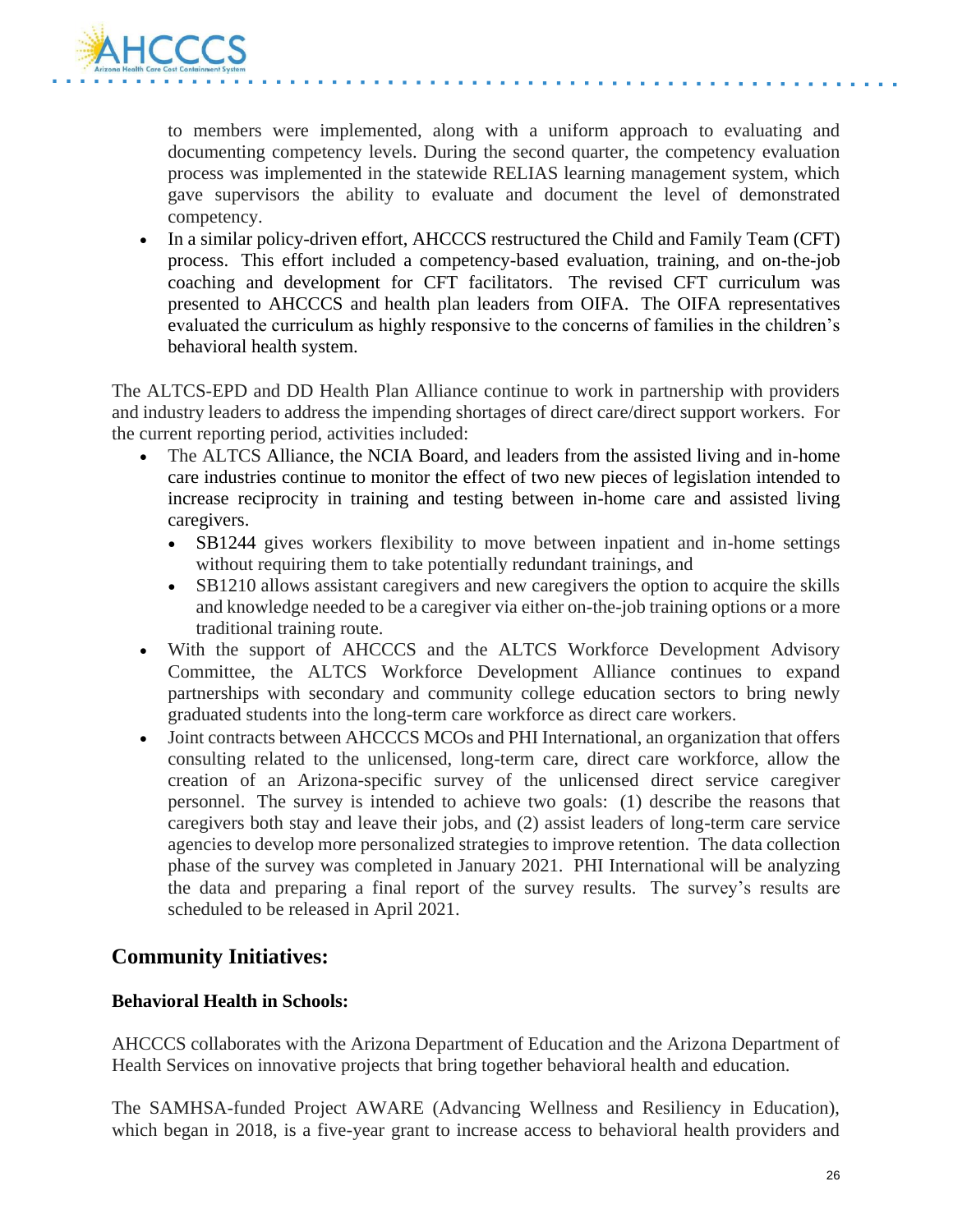

suicide prevention resources in public and charter schools. Three school districts receive targeted support: Baboquivari, Sunnyside, and Glendale Elementary. Further, new tools have been developed for all schools, including a statewide behavioral health resource guide for schools that includes suicide prevention protocols. A second round of Project AWARE funding for a new cohort is pending grant approval.

AHCCCS has incentivized providers to join with schools to provide behavioral health services on campus. This has resulted in a 300 percent increase in these services, with more than 16,000 of Arizona's students receiving services on a school campus in FFY 20.

During the pandemic, AHCCCS leadership was encouraged to see that many behavioral health providers found innovative ways to continue this work given the volume of school closures. Providers met students in locations meeting the best needs of the students. Services were provided via telehealth, in the home, and in clinics. AHCCCS staff continues to work with education leaders statewide to encourage additional partnerships between districts and providers. Further, a new parity law will provide \$8 million to extend this work to students who are underinsured or uninsured, allowing essentially all students, regardless of Medicaid status, to receive services on campus if necessary.

In the Spring of 2021, AHCCCS partnered with the Arizona Department of Health Services and the Arizona Department of Education to fund and launch a peer program that resulted in 18 teachers and administrators being trained to provide peer counseling via telephone. The program began in April 2021 and there is interest in expanding it to a second group of trained peers.

#### **AHCCCS Opioid Initiative:**

The overarching goal of this initiative is to reduce the prevalence of Opioid Use Disorders (OUD) and opioid-related overdose deaths. The initiative approach includes advancing and supporting state, regional, and local level collaborations, service enhancements, and development and implementation of best practices to address the full continuum of care related to opioid misuse, abuse, and dependency. Strategies include:

- Increasing access to Naloxone through community-based education and distribution, as well as a co-prescribing campaign for individuals receiving opioid prescriptions in excess of 90 morphine equivalent daily doses and combinations of opioids and benzodiazepines,
- Increasing access to participation and retention in Medication Assisted Treatment,
- Increasing access to recovery support services,
- Reducing the number of opioid-naïve members unnecessarily started on prescription opioid pain management, and
- Promoting best practices and improving care process models for chronic pain and highrisk members.

AHCCCS continues to revise policies as changes are dictated by current contracts, state regulation, grant requirements, and best practices.

The State Opioid Response (SOR) grant and State Opioid Response II (SOR II) grant were awarded to AHCCCS in September 2018 and September 2020, respectively. These grants are designed to sustain and enhance community-based prevention, treatment, and recovery, including 24/7 access to treatment sites in "hotspot" areas through Arizona. Additional Opioid Treatment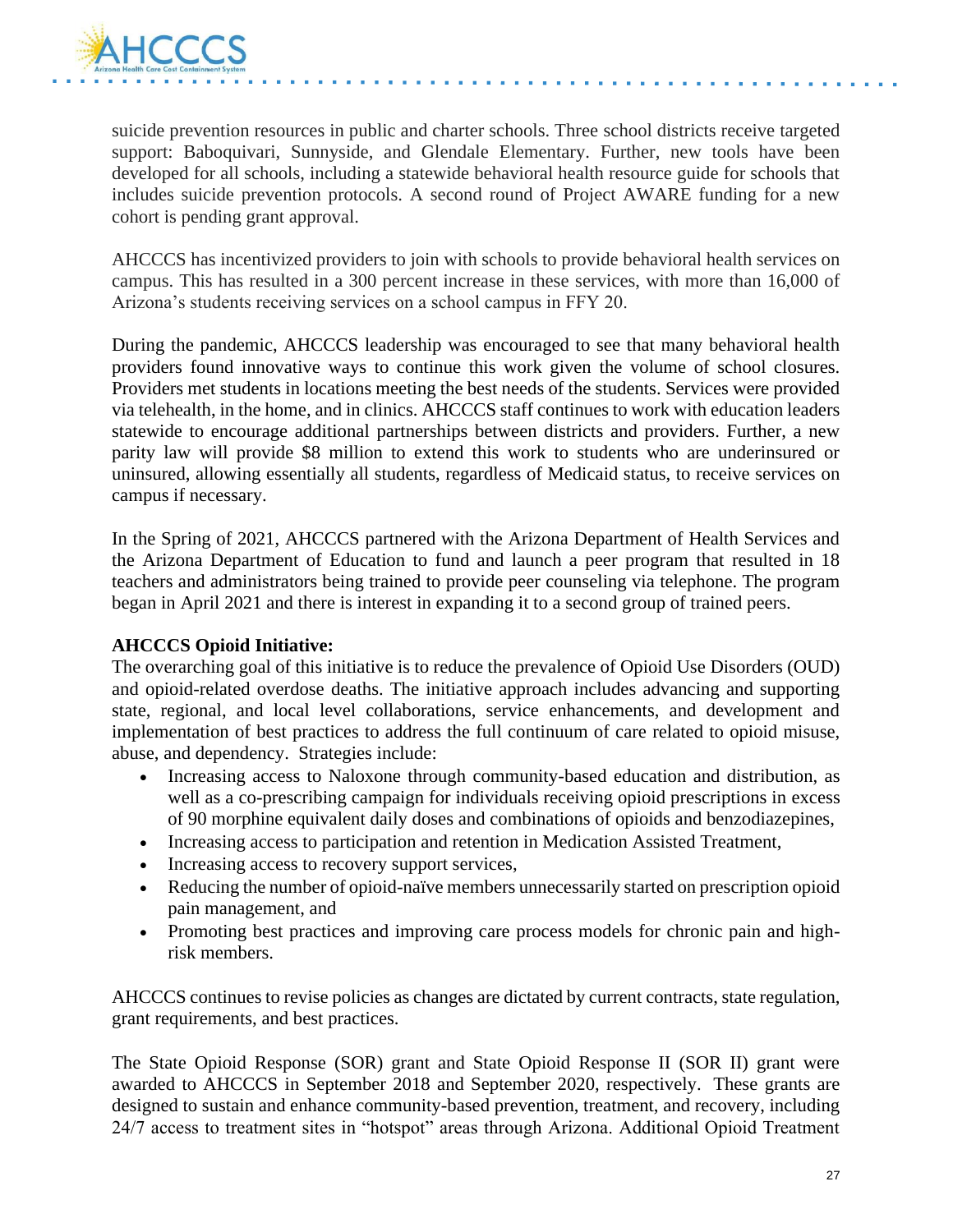

Programs (OTPs) have extended hours, thereby increasing the availability of peer support, access to additional care coordination efforts among high risk and priority populations, and additional recovery support for housing and employment.

Arizona opened four 24/7 access points for opioid treatment. The 24/7 access point is an Opioid Treatment Program in a designated "hotspot" that is always open for intakes and warm handoff navigation on a post-intake basis. As of March 31, 2021, 38,286 individuals have been connected to OUD treatment through the SOR and SOR II grants.

AHCCCS sustained and enhanced a concentrated effort through the SOR and SOR II grants to increase peer support utilization for individuals with Opioid Use Disorder. Through the SOR and SOR II grants, additional peer support navigators were hired in identified hotspots in Arizona, and increased efforts to include peer support navigation in the 24/7 OTPs, jails, and emergency departments. First responder scenes in the hotspot areas have been increased. As of March 31, 2021, 29,446 individuals have received peer support and recovery services through the SOR and SOR II grants. Special populations served by SOR and SOR II include justice-involved individuals, pregnant and parenting women, tribal populations, veterans, service members, military families, and individuals with brain and/or spinal cord injuries.

The SOR and SOR II funded OUT treatment and recovery support services are provided in Table 7.

|                                     |                                     | <b>SOR</b>                          |                                    | <b>SORII</b>                        |                         |
|-------------------------------------|-------------------------------------|-------------------------------------|------------------------------------|-------------------------------------|-------------------------|
|                                     | Year 1<br>09/30/2018-<br>09/29/2019 | Year 2<br>09/30/2019-<br>09/29/2020 | Year 3<br>09/30/2020-<br>2/28/2021 | Year 1<br>09/30/2020-<br>02/28/2021 | <b>Cumulative Total</b> |
| <b>Treatment</b><br><b>Services</b> | 10,156                              | 17,800                              | 5,978                              | 4,352                               | 38,286                  |
| <b>Recovery</b><br><b>Services</b>  | 4,576                               | 10,924                              | 3,885                              | 10,061                              | 29,446                  |

#### **Table 7**

#### **Use of Evidence Based Practice:**

Additional AHCCCS efforts to combat the opioid epidemic:

#### • **Oxford House:**

Each RBHA is contracted with Oxford House, Inc. utilizing SAMHSA Substance Abuse Block Grant (SABG) and State Opioid Response (SOR) funds. Oxford House is a worldwide network of over 2,500 sober living houses. Arizona was the forty-seventh state to adopt the Oxford House model. The Oxford House model provides support to individuals with a SUD diagnosis or a co-occurring disorder (SUD and mental health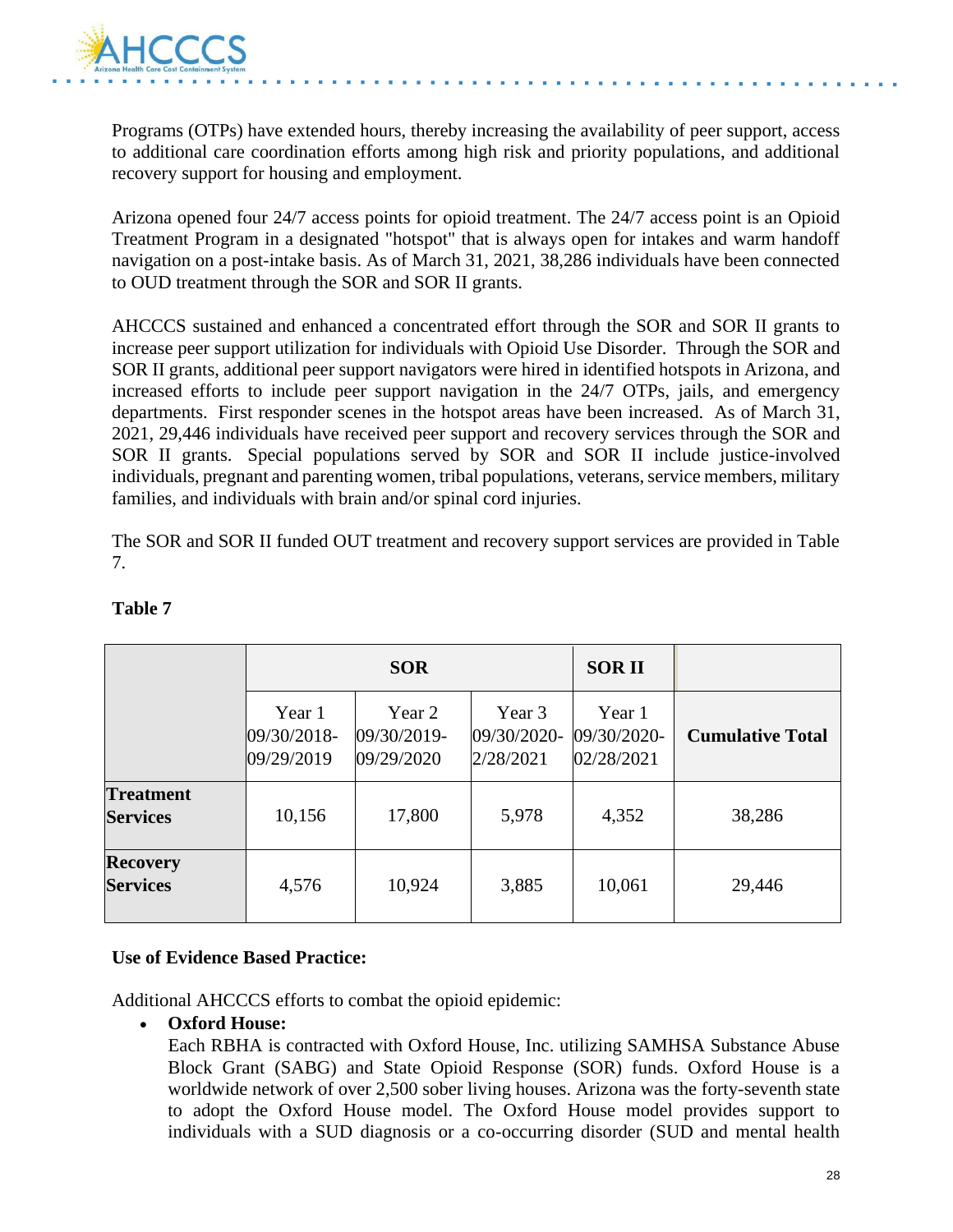

issues), who would benefit from practicing the Social Model of Recovery, which allows individuals a residential setting, peer support, and the time they need to bring about behavior change that promotes permanent sobriety and recovery. This is an initial step in assisting individuals with behavioral health needs who also have needs related to Social Determinants of Health (SDOH). Oxford House Inc. will assist in addressing housing, employment, income, and social connectedness. This resource can be part of a continuum of services addressing SDOH, in addition to the clinical and recovery services currently available within Arizona's RBHA system. Currently, Arizona has forty-nine Oxford houses.

#### • **Medication Assisted Treatment (MAT):**

Medication-assisted treatment (MAT) is the use of medications in combination with counseling and behavioral therapies for the treatment of substance use disorders. For those with an opioid use disorder (OUD), medication addresses the physical difficulties that individuals experience when they stop taking opioids. MAT can help to reestablish normal brain function, reduce substance cravings, and prevent relapse. The longer individuals are in treatment, the more they will be able to manage their dependency and move toward recovery. Arizona has 64 OTPs throughout the state that are certified through SAMHSA.

#### • **Harm Reduction:**

Harm reduction models use a variety of strategies to reduce the harmful consequences associated with substance misuse. Harm reduction [st](https://www.ncbi.nlm.nih.gov/pmc/articles/PMC2528824/)rategies seek to reduce morbidity and mortality associated with substance misuse for those whose abstinence is not an immediate and/or feasible goal. The goal of harm reduction models is to reduce at-risk, moderate, and high-risk behaviors often associated with substance use disorders.

#### • **Naloxone Expansion Program:**

Through a direct contract supported by the Substance Abuse Block Grant from October 1, 2020, to December 31, 2020, 16,347 individuals have been served through training and outreach. Additionally, during the reporting period 44,981 Naloxone kits were distributed, there were 1,364 reported reversals and 194 people were connected to treatment.

#### **Secured Behavioral Health Residential (BHRF) Settings**

In November 2020, AHCCCS began overseeing a new grant awarded on September 23, 2020. The focus of the grant funds (provided under the Arizona Housing Development Fund) is to implement one or more secured behavioral health residential settings for individuals with an SMI designation and under formal court order for mental health treatment, provided they meet criteria under Arizona State law (A.R.S.§36-540; A.R.S. §36-550.09).

Under auspices of the grant funding, up to two facilities will be developed to provide supportive mental health treatment at a community-based facility with a home-like atmosphere. As of the second quarter of FFY 21, the awardees continued work to secure properties for development. The grant period for site procurement, construction, and program development is expected to extend through the 2021 calendar year.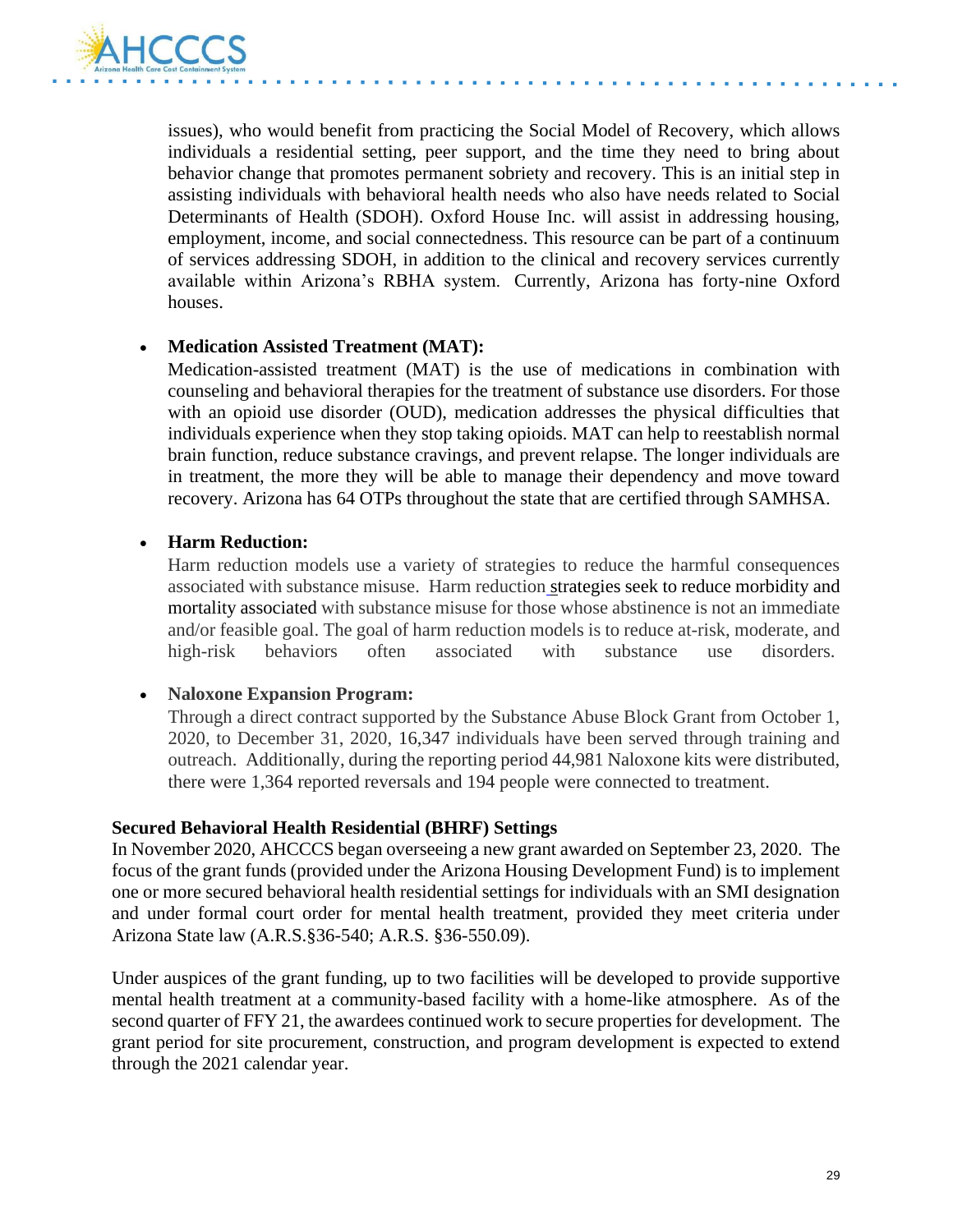

### **New Initiatives: Whole Person Care Initiative:**

The AHCCCS Whole Person Care Initiative was designed to build upon the integrated service delivery model and to further the agency's efforts to address the social risk factors that may contribute more to a person's wellbeing than their access to health care. Integrated, whole person health care is not only a cost-efficient approach to health care delivery, but also the best opportunity to improve members' health outcomes. AHCCCS demonstrates its ongoing commitment to this initiative by the specific efforts we have made during the PHE to address exacerbated social risk factors, and by exploring options to expand whole person care while bending the cost curve in accordance with AHCCCS' strategic plan. AHCCCS has addressed these complex issues through efforts to provide housing, employment, coordination with the criminal justice system, non-emergency transportation, and home/community-based services for members using Medicaid covered services. The programmatic details are in development and the initiative will focus on the following risk factors:

- Housing,
- Employment,
- Criminal justice initiatives, and
- Reducing social isolation for individuals who receive services through ALTCS.

Additionally, Arizona's Health Information Exchange (HIE), Health Current, and AHCCCS are sourcing a Closed-Loop Referral System, a technical tool so providers can identify social risk factors and manage referrals to community-based agencies who can address social risk factors of health.

#### **Whole Person Care and COVID-19:**

Following the onset of the PHE, AHCCCS requested federal flexibilities in order to address social risk factors where possible. The agency hosted weekly meetings with MCOs to ensure that members experiencing homelessness had access to the resources they needed during the pandemic. The Rehabilitation Services Administration/Vocational Rehabilitation program provided virtual services for clients, including the ability to sign vocational rehabilitation applications and Individualized Plans for Employment electronically. Medicaid providers were afforded the opportunity to provide services telephonically and bill for pre- and post-employment services. For individuals transitioning from the criminal justice system, AHCCCS provided educational resources to help members find available transportation to and from shelters and hospitals.

Recognizing the critical role that available transportation plays in determining health outcomes, AHCCCS established a fleet of non-emergency transportation (NEMT) providers willing to transport COVID-19 positive and presumptive positive members, allowing them to access ongoing treatment for conditions such as kidney failure and cancer. In recognizing NEMT providers as COVID-19 fleet partners, interested providers were required to submit proposals to AHCCCS regarding safety precautions including, but not limited to, driver training, personal protective equipment, and comprehensive disinfection strategies. Upon approving their participation in the COVID-19 fleet, AHCCCS established an add-on rate in recognition of these increased costs. AHCCCS' Whole Person Care Initiative will remain agile over the coming months to ensure our members receive the care they need during the pandemic.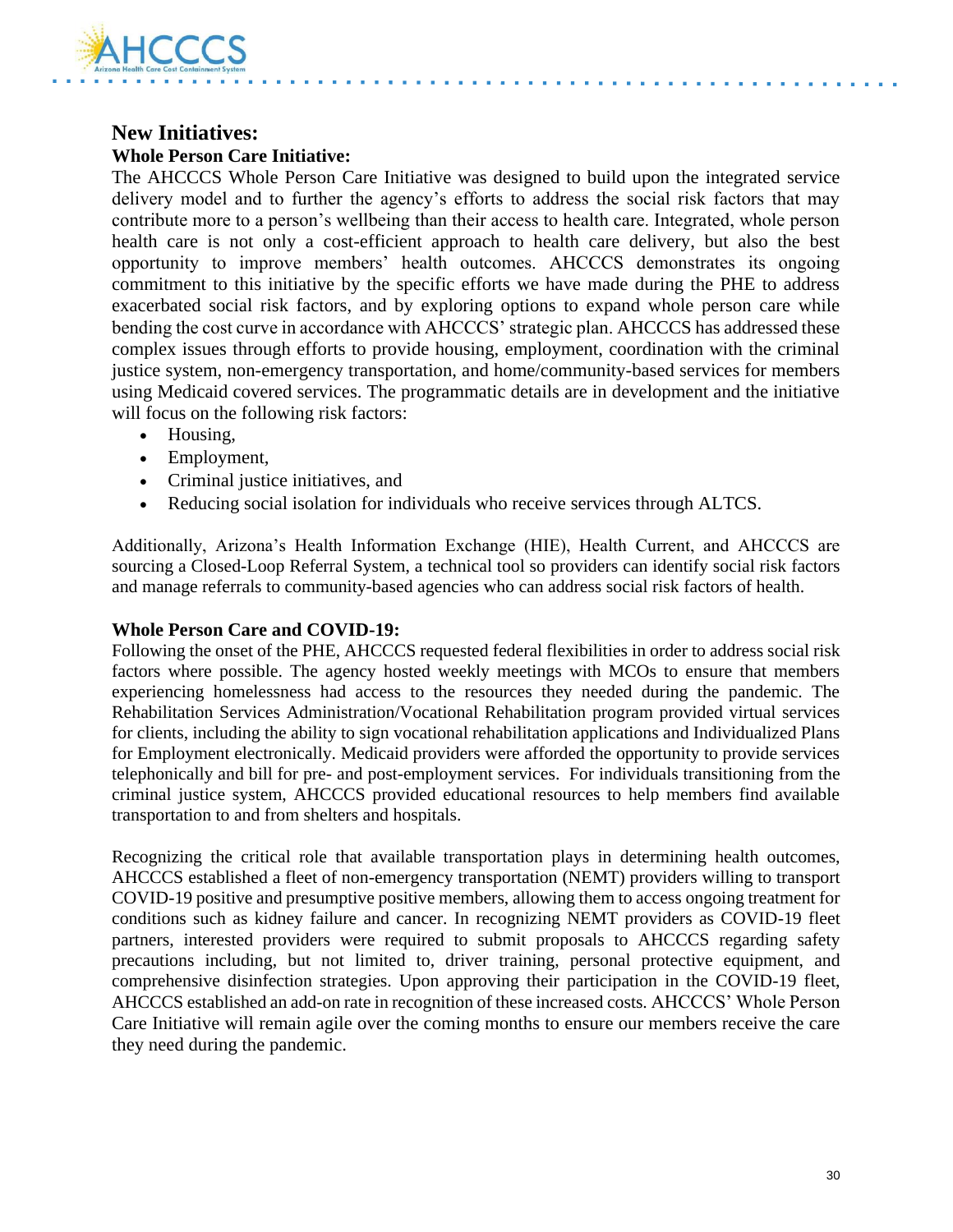

#### **Improving Oversight of HCBS Rules:**

As a new initiative, AHCCCS has begun to focus on improving the oversight of adherence to HCBS Rules. As of the first quarter and continuing into the second quarter of FFY 21, the following has been completed:

- Specific HCBS settings workgroups, consisting of AHCCCS, MCO, providers, and members were established to provide feedback on the HCBS assessment tool suites while AHCCCS works on finalizing the tools internally. AHCCCS, the workgroups, and CMS have worked to create a desk audit in place of on-site assessments in order to move forward with the HCBS assessments during the COVID-19 emergency.
- The tool suite that will be used by the Quality Management units at each MCO, to assess for provider HCBS compliance has been finalized. The tool suite consists of a provider self-assessment, member file review, member interviews, and observations plus community interviews.
- Interface continued with the MCO Quality Management teams to develop a collaborative HCBS assessment process. A pilot program was deployed in October 2020 among a small group of HCBS providers, to begin using the desk audit created during the COVID-19 emergency. These providers were selected because they were identified as needing more immediate technical assistance to comply with the HCBS Rules. The pilot was finalized at the end of March 2021. Full assessments of all HCBS settings will begin in April 2021.
- To prepare and re-engage providers for the HCBS assessment process, AHCCCS held a series of four setting-specific tracks. Each type represented unique setting types that utilized a peer-to-peer, provider-to-provider approach to share and discuss specific personcentered practices that align with the HCBS Rules. These sessions were held in March 2021 and were recorded and posted to our website for ongoing reference.
- AHCCCS has ongoing meetings with MCO Workforce Development Officers to define and offer the provider training sessions that will be offered throughout 2021.

#### **Revised Policy Language to Promote Improved Outcomes:**

AMPM policies related to quality management were recently revised to clarify and enhance Quality Improvement-related requirements. During the second quarter, policy revisions were made to address medical and behavioral health records maintenance and oversight required by the MCOs for their provider networks. The policy added requirements that focused on alignment and integration of behavioral and physical health record components, when possible and clinically appropriate, including but not limited to the following:

- Family history,
- Past medical and behavioral health history, and
- Referral tracking and documentation of coordination of care activities.

Further enhancements to the new crisis policy, which began during the third quarter of FFY 19, are continuing into the second quarter of FFY 21. As stated in prior reports, these will outline specific requirements for mobile crisis response teams, as well as the crisis call centers that are available to Arizona communities. The policy will also address cross-system coordination standards, engagement with first responders, and requirements for development of at-risk crisis planning for members at increased clinical risk for crisis events. AHCCCS is seeking feedback from MCOs regarding what guidelines would be most helpful to ensure crisis planning and services meet the needs of the individuals they serve.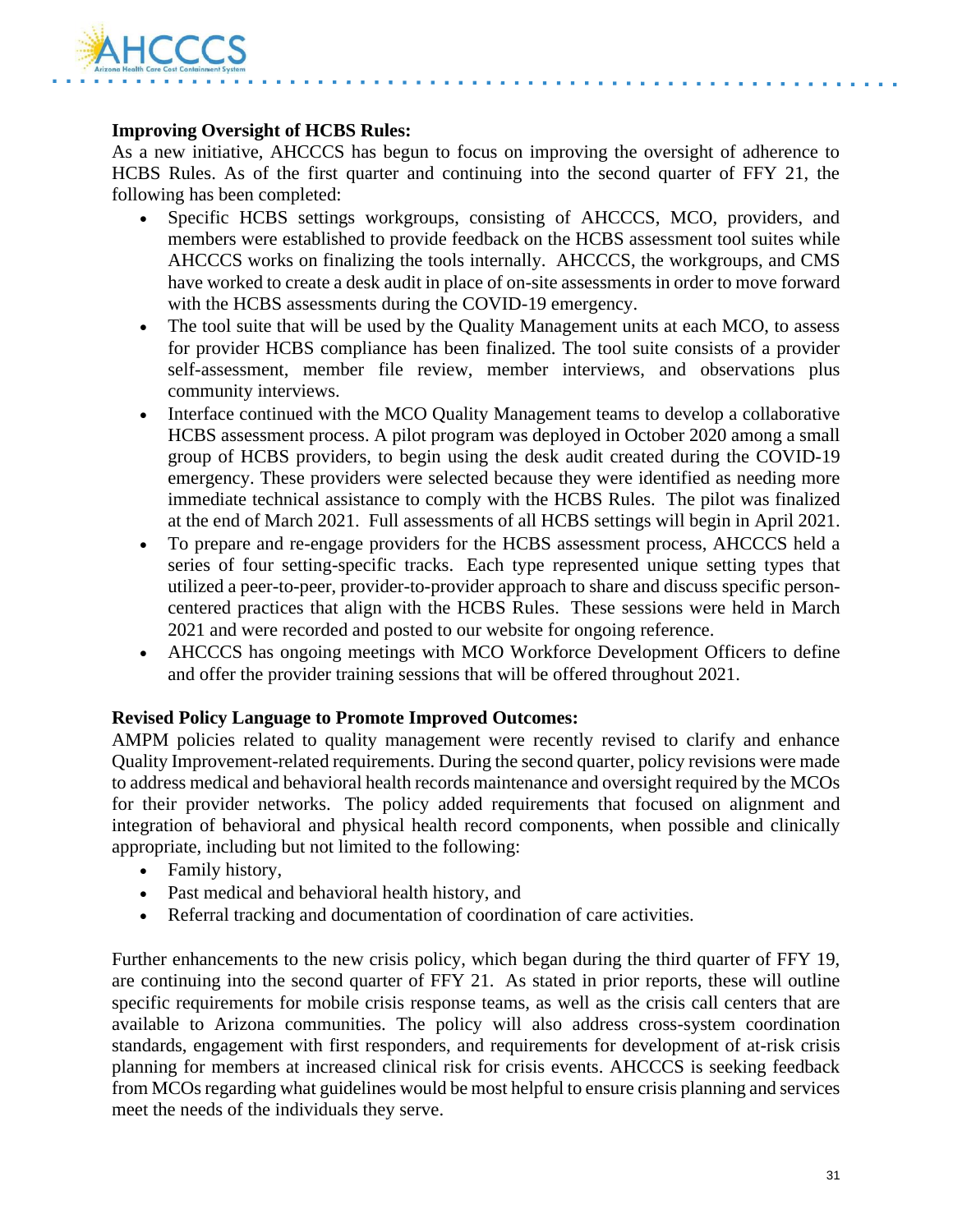

#### **System of Care Enhancements:**

Historically, System of Care policies and guidelines have addressed requirements, functions, and processes within the children's behavioral health system. Discussions have expanded to identify ways in which the System of Care Model can incorporate adults and focus more on physical health, as part of the overall AHCCCS System of Care. Existing MCO deliverables are also being reevaluated to accommodate potential changes currently under discussion.

The System of Care team that was created within the DHCM to address specific System of Care improvements continues to expand its efforts. The focus to identify potential duplication of effort across clinical measurement tools, while also enhancing integrated requirements, is being realized through significant changes to the Behavioral Health Audit Tool (as identified in an earlier section of this document). An additional plan is to formalize the Adult System of Care requirements into policy and contract, so that the Adult System of Care incorporates written guidance and best practice models similar to what has been immortalized as part of the children's System of Care. This undertaking will be guided by those principles that translate clinically and practically to the Adult System of Care. The Behavioral Health Audit Tool is being revised to accommodate this plan.

A key component of enhancing System of Care requirements during the second quarter of FFY 21 has been to finalize steps toward adoption of CALOCUS (Child and Adolescent Level of Care Utilization System), a nationally recognized assessment tool for children ages birth to 18 years of age. This tool replaces the CASII (Child and Adolescent Service Intensity Instrument), which had been used within Arizona since the mid-2000s. AHCCCS is considering use of the LOCUS (Level of Care Utilization System), a companion assessment tool for adults 18 years of age and older. The combination of these tools will allow AHCCCS to standardize assessments based on nationally recognized clinical indicators of member needs. The focus of both tools is to identify the needs of the member, and the supportive services required, whether within a home setting or an out-ofhome setting.

Another component of enhancing the System of Care requirements has been the development of a network analysis tool that is designed to assess several factors related to residential and home and community-based settings. This project was in development for most of FFY 20 but came to fruition at the beginning of FFY 21. The tool will allow for identification of numerous descriptive aspects for each setting, including but not limited to:

- Type of setting (e.g., therapeutic foster care, assisted living, skilled nursing facility, behavioral health residential setting, group home for developmental disabilities, subacute, or residential treatment),
- Existing network capacity by provider type,
- Current and total bed capacity,
- Any MCO with which the provider holds a contract, and
- Provider specializations (e.g., autism, significant behavioral needs, complex medical needs, substance use, etc.).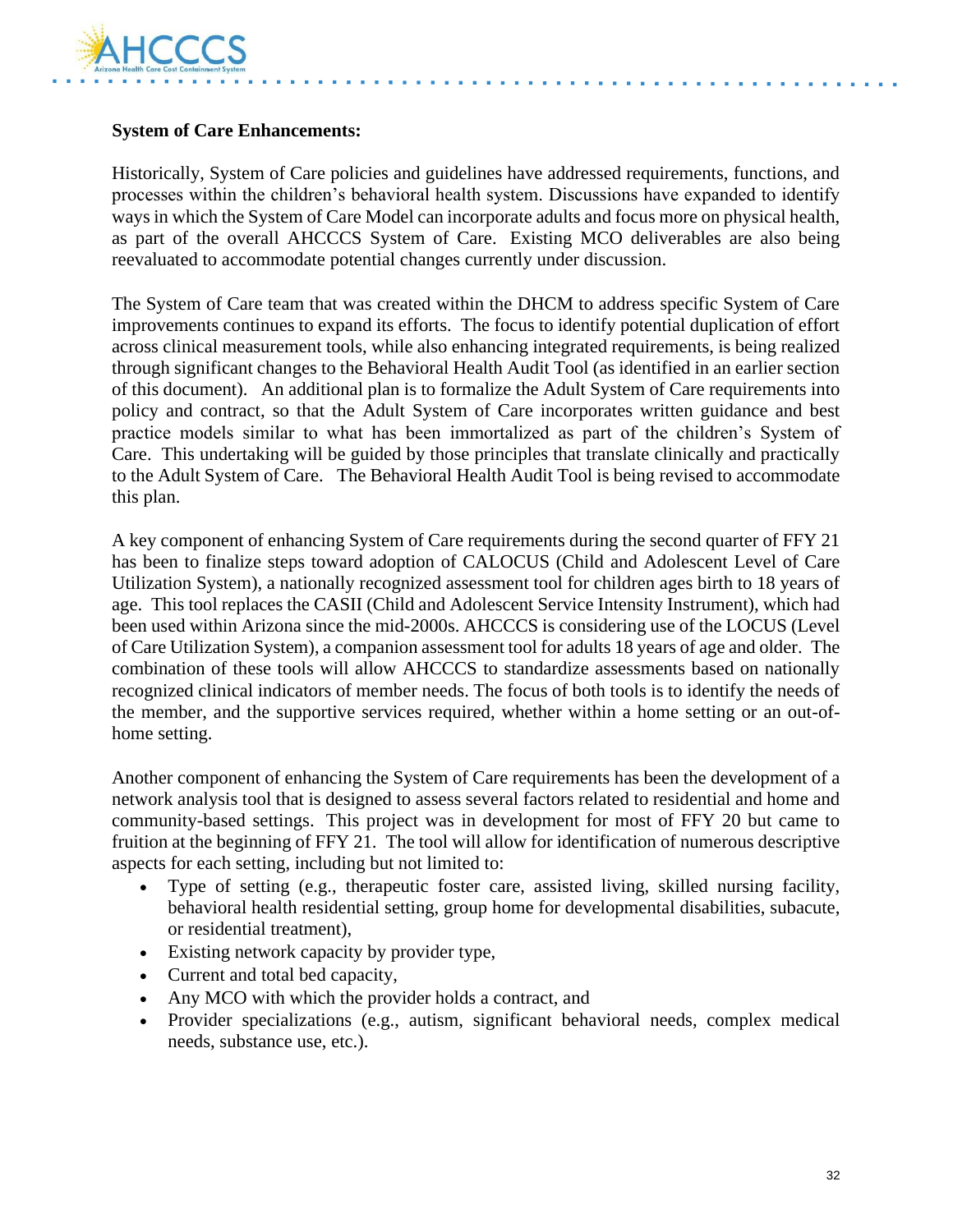

### **Regular Monitoring and Evaluation of MCO Compliance**

AHCCCS monitors and evaluates access to care, organizational structure and operations, clinical and non-clinical quality measurement, and performance improvement outcomes through several methods outlined below.

#### **On-site Operational Reviews:**

AHCCCS conducts Operational Reviews (ORs) to evaluate MCO compliance related to access/availability and quality of services, including implementation of policies, procedures, and progress toward plans of correction to improve quality of care and service for members. A complete OR is conducted every three years, which includes a combination of onsite and desk reviews.

#### **Clinical Oversight Committee:**

The Clinical Oversight Committee meets on a quarterly basis and is designed to ensure the enactment of two key requirements:

- Transparent and frequent communication across all levels of AHCCCS, including the community of stakeholders and AHCCCS members regarding quality initiatives, activities, and outcomes, and
- Development of a reporting mechanism for review by the Governor, the President of the Senate, the Speaker of the House of Representatives, and other key legislative members.

During the second quarter of FFY 21, the Clinical Oversight meeting was held February 5, 2021. Per the meeting agenda, the following topics were addressed:

- COVID-19: Updates related to telehealth and progress on COVID-19 vaccination,
- AHCCCS strategies for addressing COVID-19 related housing needs for those experiencing homelessness,
- COVID-19 initiatives in the Division for Fee for Service Management, and
- Behavioral Health Service Delivery: Updates on the Behavioral Health Audit, crisis system, SMI eligibility, suicide prevention programming, and CALOCUS implementation.

#### **Performance Measure Dashboards:**

AHCCCS has developed a Quality Dashboard inclusive of a selected set of performance measures that are reported based on the lines of business. The dashboard compares the line of business aggregate rate with the associated CMS Medicaid median and quartile data. AHCCCS intends to expand the list of selected performance measures, as well as enhance the dashboard as additional years of performance measure data become available and stakeholder feedback is received.

#### **Review and Analysis of Periodic Reports:**

A number of contract deliverables are used to monitor and evaluate MCO compliance and performance. AHCCCS reviews, provides feedback, and approves these reports as appropriate. Quarterly reports are reviewed during the quarter that follows the reporting quarter.

For FFY 21, the submission deadlines for the Annual Quality Management/Performance Improvement (QM/PI) Plan deliverables were modified. For the contract cycle beginning October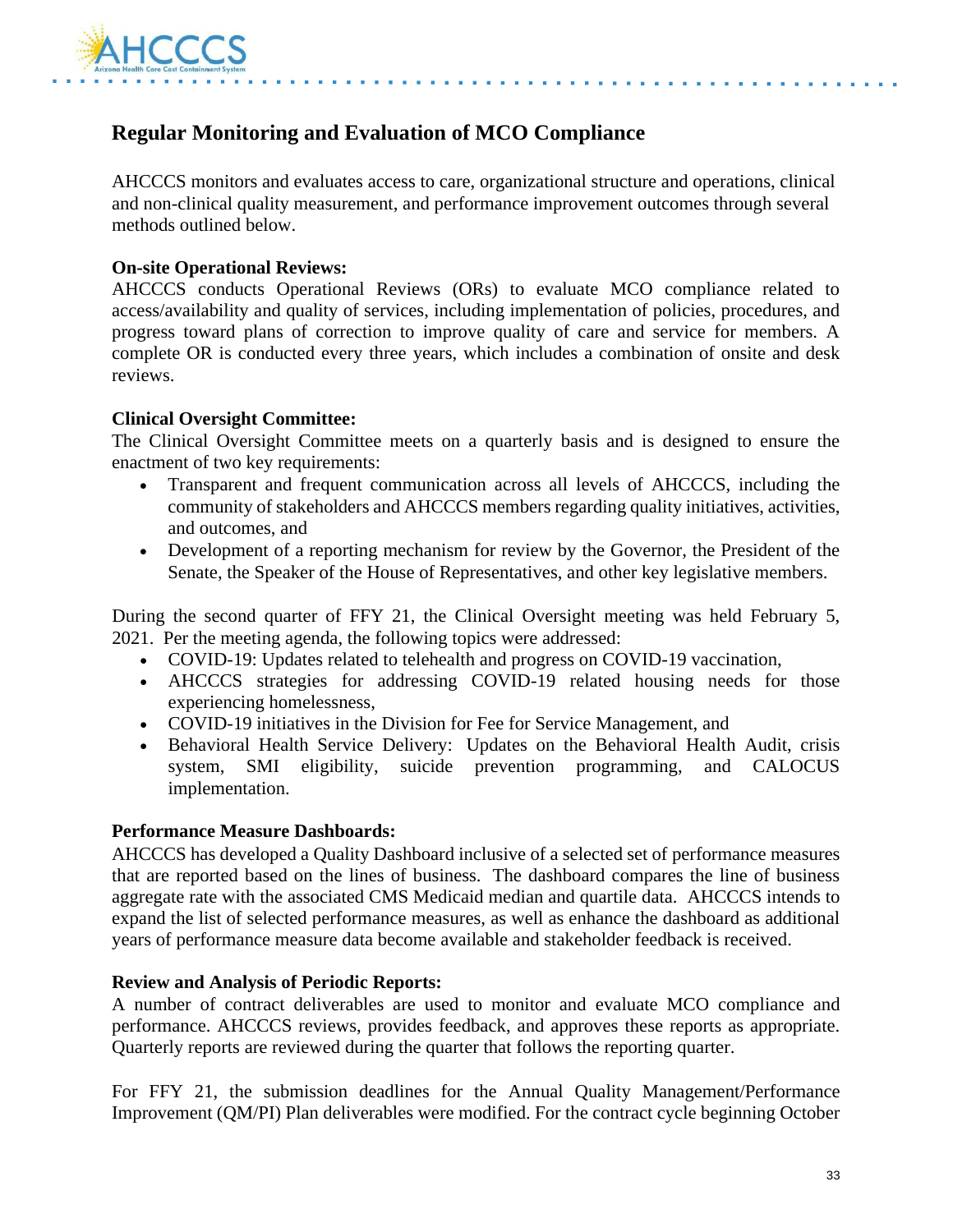

1, 2020, the submission deadlines were realigned to comport with performance measure periods and specifications. As such, QM/PI plans will now be submitted on July 30, for the ACC, ALTCS-EPD, and RBHA plans. For DES/DDD and CMDP/CHP, the due dates will be August 15, to accommodate their need to receive and review the plan submissions from the subcontractors.

#### **Fidelity to Service Delivery for Individuals with Serious Mental Illness:**

AHCCCS contractor reviews continue to be administered virtually by the Western Interstate Commission of Higher Education (WICHE) as a result of the PHE.

#### **Quarterly EPSDT/Adult Monitoring Report:**

Historically, AHCCCS has required all MCOs to submit quarterly EPSDT and Adult Monitoring Reports. These reports track ongoing efforts of the MCOs to engage specific populations in preventive care as well as track progress towards annual performance metrics. These reports have been suspended due to the pandemic; however, the time is being used to revise the tools and evaluate internal data efficiencies to enhance ongoing monitoring efforts related to these topics.

#### **Performance Measures:**

AHCCCS transitioned from utilizing External Quality Review Organization (EQRO) calculated rates to measure and report MCO level data to utilizing MCO-calculated performance measure rates that have undergone EQRO validation starting with its 2020 performance measures. Beginning with its CYE 2021 contract amendments, AHCCCS transitioned from its use of internally established Minimum Performance Standards (MPS) to the use of national benchmark data (i.e., CMS Medicaid median and NCQA HEDIS® Medicaid mean) to evaluate MCO performance. AHCCCS also intends to utilize historical performance data to evaluate MCO, line of business, and agency performance.

#### **Performance Measure Monitoring Report:**

AHCCCS requires all contractors to submit quarterly Performance Measure Monitoring Reports. AHCCCS is working with its contractors to update and streamline the reporting template so it can be utilized for both the quarterly performance measure monitoring and the annual Quality Management/Performance Improvement Work Plan Evaluation reporting. This deliverable submission is currently suspended due to the COVID-19 PHE.

#### **Review and analysis of Program-Specific Performance Improvement Projects:**

AHCCCS considers a Performance Improvement Project (PIP) as a planned process of data gathering, evaluation, and analysis to determine interventions or activities that are anticipated to have a positive outcome. PIPs are designed to improve the quality of care and service delivery and usually last at least four years. While contractors are required to select and implement internal PIPs to address self-identified opportunities, AHCCCS mandates other program-wide PIPs in which contractors must participate, and monitors performance until each contractor meets requirements for demonstrable and sustained improvement.

- Back **to Basics:** The Back-to-Basics PIP has been selected for ACC/KidsCare, CMDP, and DES/DDD contractors with a baseline measurement year of CYE 2019. The purpose of this PIP is to increase the number of children and adolescent well-child/well-care visits, and to increase the number of children and adolescents receiving annual dental visits.
- **Breast Cancer Screening:** The Breast Cancer Screening PIP has been selected for ALTCS-EPD contractors with a baseline measurement year of CYE 2019. The purpose of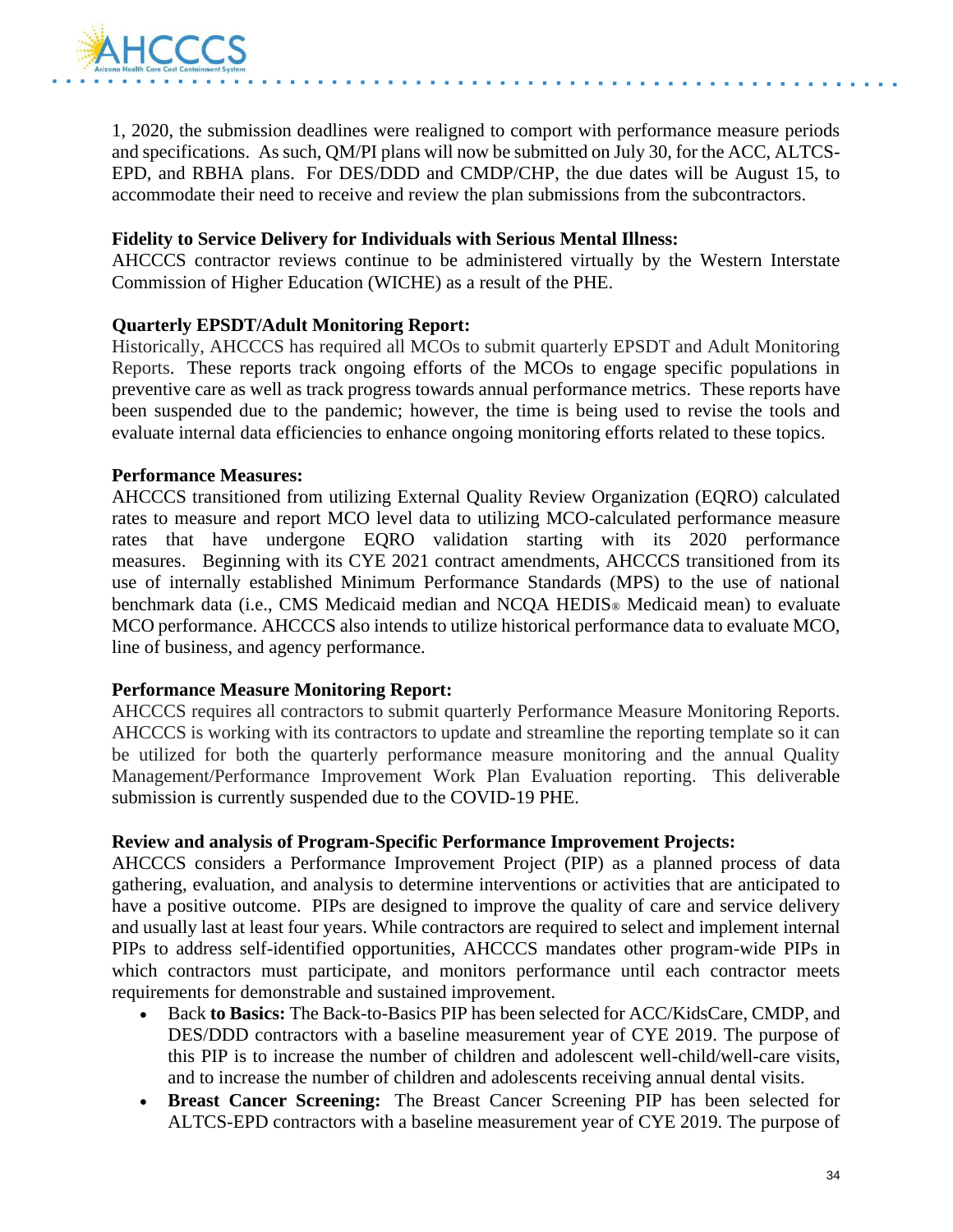

this PIP is to increase the number and percent of breast cancer and cervical cancer screenings.

• **Preventive Screening:** The Preventive Screening PIP has been selected for RBHA SMI contractors with a baseline measurement year of CYE 2019. The purpose of this PIP is to increase the number and percent of breast and cervical cancer screenings.

### **Maintaining an Information System that Supports Initial and Ongoing Operations**

#### **Identifying, Collecting and Assessing Relevant Data:**

AHCCCS maintains a robust information system—the Prepaid Medical Management Information System (PMMIS)—that documents all members, their claims and encounter data, and many other data points. PMMIS data feeds into the AHCCCS Data Warehouse, which is the centralized system used for data analytics. The Data Integrity Warehouse team supports the maintenance of valid, accurate, and reliable data for reporting and data transactions. This team is made up of system experts and data users from across AHCCCS. The team meets at least quarterly to discuss any issues or opportunities around the data and systems. AHCCCS has focused on building data expertise within every division of the agency, promoting data analytics as the cornerstone of operations and monitoring/oversight activities. AHCCCS has created a centralized Office of Data Analytics (AODA), which is charged with evaluation and documentation of data. More specifically, AODA is focused on understanding/using data to provide a clear picture of the agency's past, present, and future. AODA is responsible for:

- Participation and provision of project management for agency technical/data related projects and initiatives,
- Providing AHCCCS processing systems insights and suggestions,
- Provision of agency technical/data interfaces to AHCCCS' contracted MCOs,
- Report generation, including operational, grant, and ad hoc reports,
- Dashboard development and maintenance,
- Data analytics training and technical support for questions, including best practices use of the Data Warehouse,
- Data mining and focused analysis,
- Agency data stewardship oversight and coordination,
- Data domain projects,
- Development and oversight of agency data-related documentation,
- Preparation of data-related deliverables,
- Support for report and data extract development, and
- Technical support for data validation.

Some notable recent achievements of AODA:

- Development of a Performance Measure Data Dashboard (CYE 2016-2018),
- Extensive, ongoing analysis of telehealth utilization during the PHE,
- Implementation of a monthly telehealth tracking mechanism,
- Enhancement of a monthly report of statewide crisis response calls,
- Numerous analytics and operational reports distributed to multiple areas of the agency, and
- Continuous improvement of agency, data stewardship oversight, and coordination.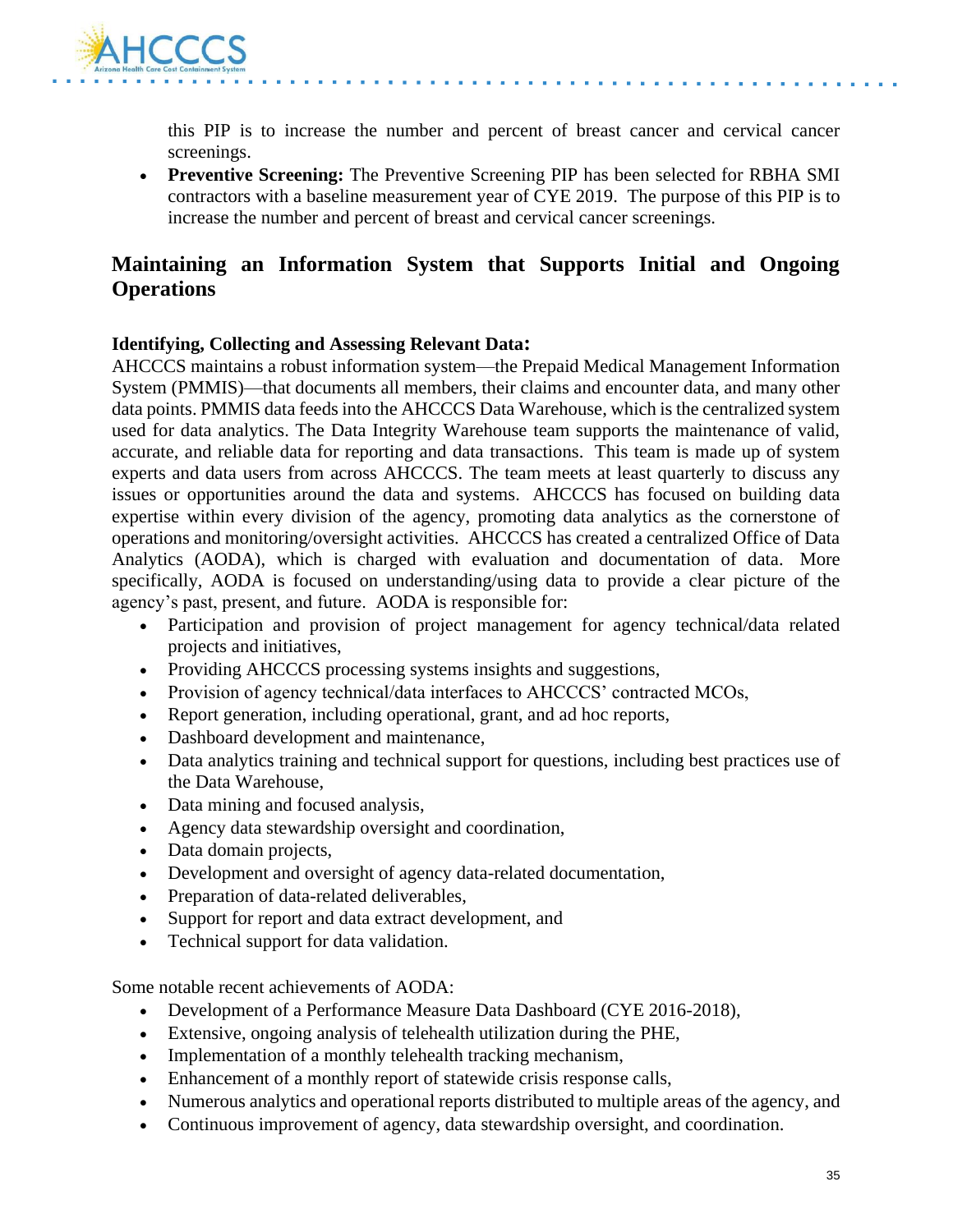

### **Establishing Realistic Outcome-Based Performance Measures**

#### **Payment Reform Efforts:**

During previous reports, AHCCCS reported implementation of a payment reform initiative (PRI) for the Acute Care, Children's Rehabilitative Services (CRS), and ALTCS populations. CRS and Acute Care are no longer contracted lines of business (they have been rolled into the ACC line of business) and thus are not reported separately.

AHCCCS has implemented an updated Value Based Purchasing (VBP) Alternative Payment Model (APM) for the ACC, ALTCS-EPD, ALTCS-DD, and RBHA populations. Effective April 1, 2021, the Comprehensive Health Plan (CHP), formerly known as CMDP, is also included in the VBP APM. The APM is designed to encourage MCO quality improvement activities, particularly those initiatives that are conducive to improved health outcomes and cost savings, and those related to child and adolescent health. This VBP APM process is performed annually on a calendar year basis. Each year MCOs execute contracts with health care providers, governed by APM arrangements, with the VBP APM minimum value percentages according to Table 8.

#### **Table 8**

| <b>VBP APM MINIMUM VALUE PERCENTAGES</b> |            |                            |                                                     |                           |                           |                                            |             |
|------------------------------------------|------------|----------------------------|-----------------------------------------------------|---------------------------|---------------------------|--------------------------------------------|-------------|
|                                          |            | <b>ALTCS</b><br><b>EPD</b> | <b>CHP SUB-</b><br><b>RBHA</b><br><b>CONTRACTED</b> |                           | <b>DDD</b>                |                                            |             |
| <b>CYE</b>                               | <b>ACC</b> | (EPD/<br>$MA-$<br>DSNP)    | <b>MCO</b>                                          | SMI-<br><b>INTEGRATED</b> | NON-<br><b>INTEGRATED</b> | $SUB-$<br><b>CONTRACTED</b><br><b>MCOS</b> | <b>LTSS</b> |
| <b>CY</b><br>E 20                        | 60%        | 60%                        | N/A                                                 | 50%                       | 25%                       | 50%                                        | 20%         |
| <b>CY</b><br>E21                         | 65%        | 65%                        | N/A                                                 | 55%                       | 30%                       | 55%                                        | 25%         |
| <b>CY</b><br>E 22                        | 70%        | 70%                        | 25%                                                 | 60%                       | 35%                       | 60%                                        | 30%         |
| <b>CY</b><br>E 23                        | 75%        | 75%                        | 35%                                                 | 65%                       | 40%                       | 65%                                        | 35%         |

#### **Reviewing and Revising the Quality Strategy**

AHCCCS enhanced its Quality Strategy by reevaluating its structure, content, and data analysis. Part of the approach was to incorporate synchronized reporting processes to ensure alignment across various AHCCCS reports that relate to quality (e.g., Strategic Plan, Quality Strategy, and External Quality Review Organization report). The AHCCCS Quality Strategy is a coordinated, comprehensive, and proactive approach to drive improved health outcomes by utilizing creative initiatives, ongoing assessment and monitoring, and result-based performance improvement. Members, the general public, and stakeholders provided input and recommendations regarding the content and direction of the Quality Strategy through stakeholder presentations and public comments.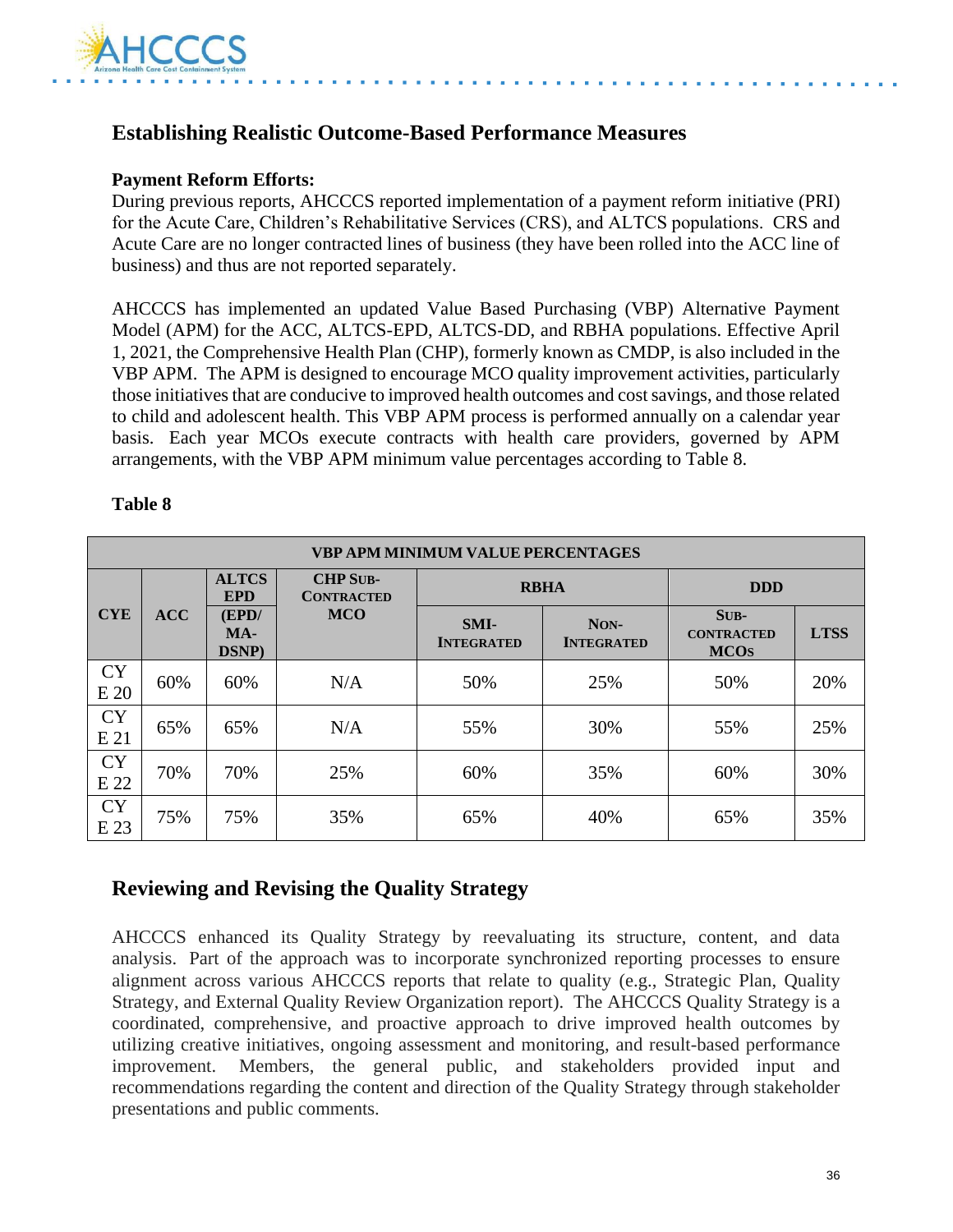

In June 2020, AHCCCS began efforts to update its Quality Strategy to reflect changes within the Arizona Medicaid delivery system as well as incorporate the feedback received from CMS, in alignment with required elements outlined in 42 CFR 438.340. AHCCCS anticipates its Quality Strategy updates to be posted to the agency's website and submitted to CMS in July 2021.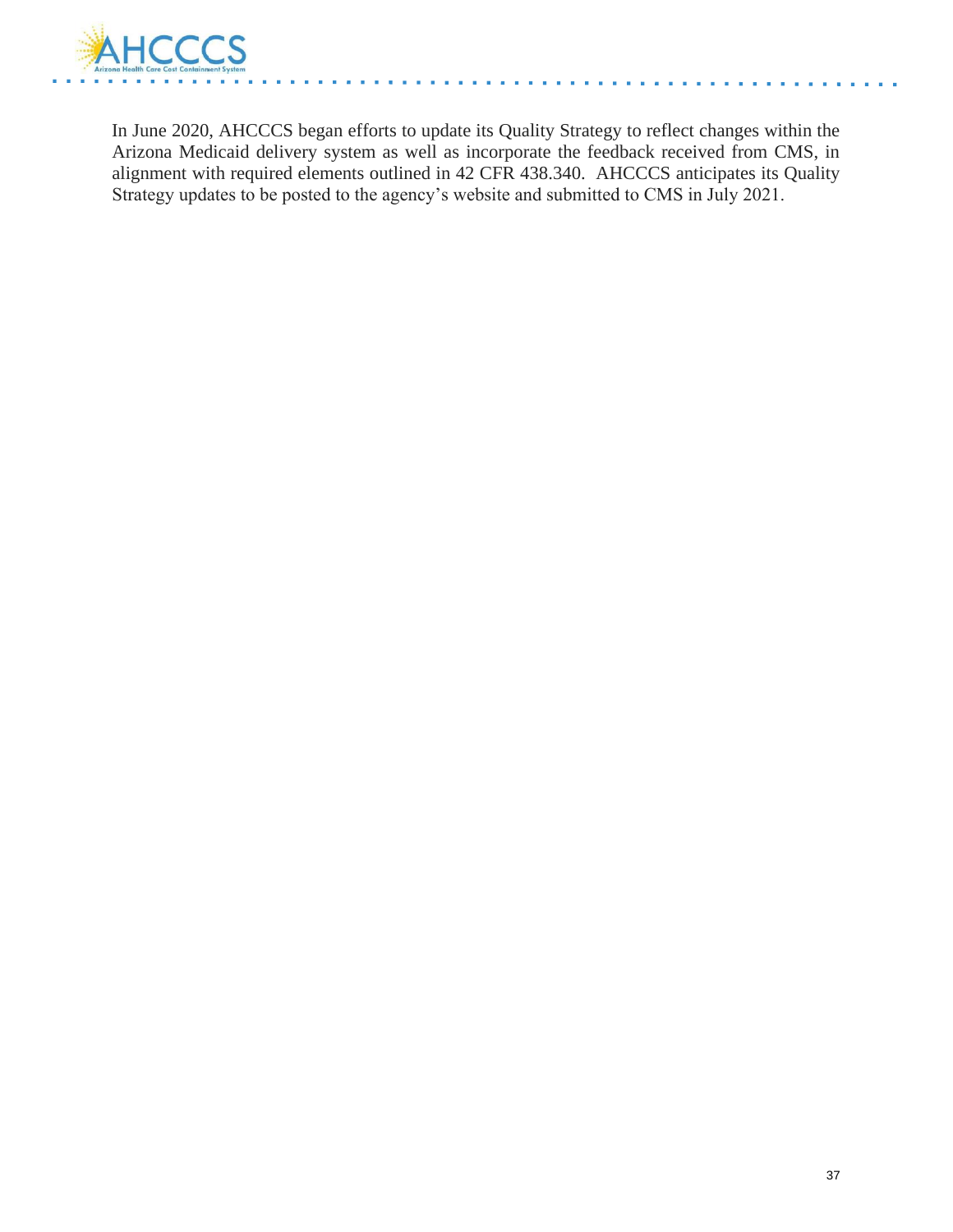

## **ATTACHMENT 3**

 $\mathbf{r}^{\prime} = \mathbf{r}^{\prime} + \mathbf{r}^{\prime} + \mathbf{r}^{\prime} + \mathbf{r}^{\prime}$ 

**Quarterly Random Moment Time Study Report Quarter 2 (January 1, 2021 – March 31, 2021)**